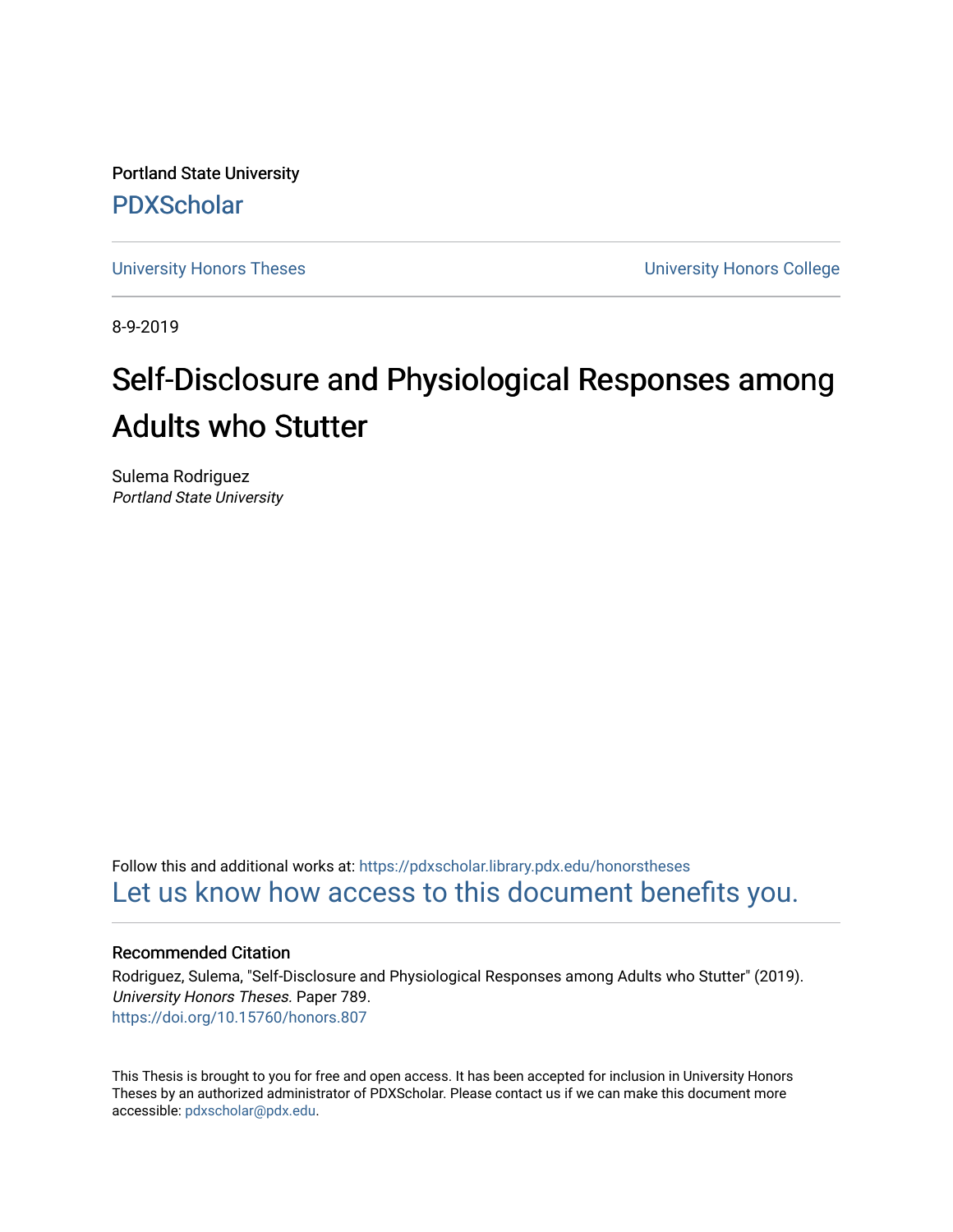Self-Disclosure and Physiological Responses among Adults who Stutter

by

Sulema Rodriguez

An undergraduate honors thesis submitted in partial fulllment of the

requirements for the degree of

Bachelor of Science

in

University Honors

and

Speech and Hearing Sciences

Thesis Adviser

Dr. Megann McGill

Portland State University

2019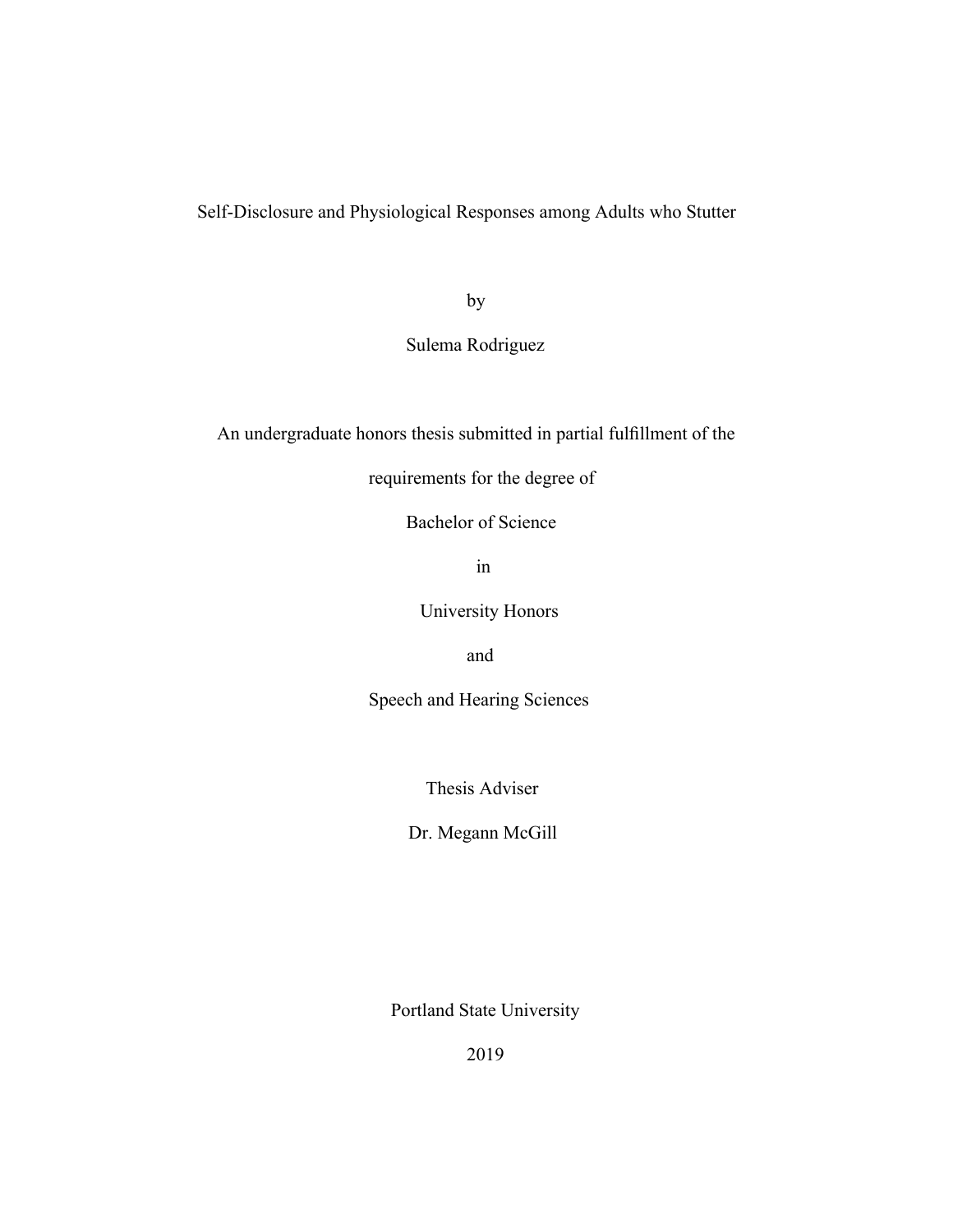#### **Abstract**

*Purposes:* (1) To explore self-disclosure, physiological and affective responses in easy and difficult speaking situations, (2) to investigate physiological and affective responses in self-disclosure and no self-disclosure speaking contexts, (3) to examine types of self-disclosure statements used along with physiological responses, (4) and to gain an understanding of reasons why and how adults who stutter choose to self-disclose or not self-disclose about their stuttering. *Method:* Four adults who stutter were randomly assigned to self-disclosure and non self-disclosure speaking contexts. Heart rate, skin conductance, and affective responses were measured during the following focus areas: 1) start baseline, 2) anticipation of the easy speaking situation, 3) the easy speaking situation, 4) anticipation of the difficult speaking situation, 5) the difficult speaking situation, and 6) end baseline. An informational interview to understand the participants' use of or lack of self-disclosure in their daily lives was then conducted. *Results:* Skin conductance responses were comparable between self-disclosure and non self-disclosure groups. When it came to the participants' heart rate (BPM), all but one focus area had a statistically significant difference between the BPM recorded for the self-disclosure group (M=35.88, SD=3.77) compared to the non self-disclosure group (M=49.54, SD=1.54) for the End Baseline; p =0.04 (between-group). Affectively, participants who did not self-disclose reported the same affective responses pre- and post-experiment, while participants who did self-disclose reported different affective responses pre- and post-experiment. Participants also expressed that self-disclosing was dependent on the familiarity of the listener or situation. Also, most participants stated feeling "at ease" or a "pressure" was lifted off when they self-disclosed. Most participants also shared that they self-disclosed as a part of their first interaction with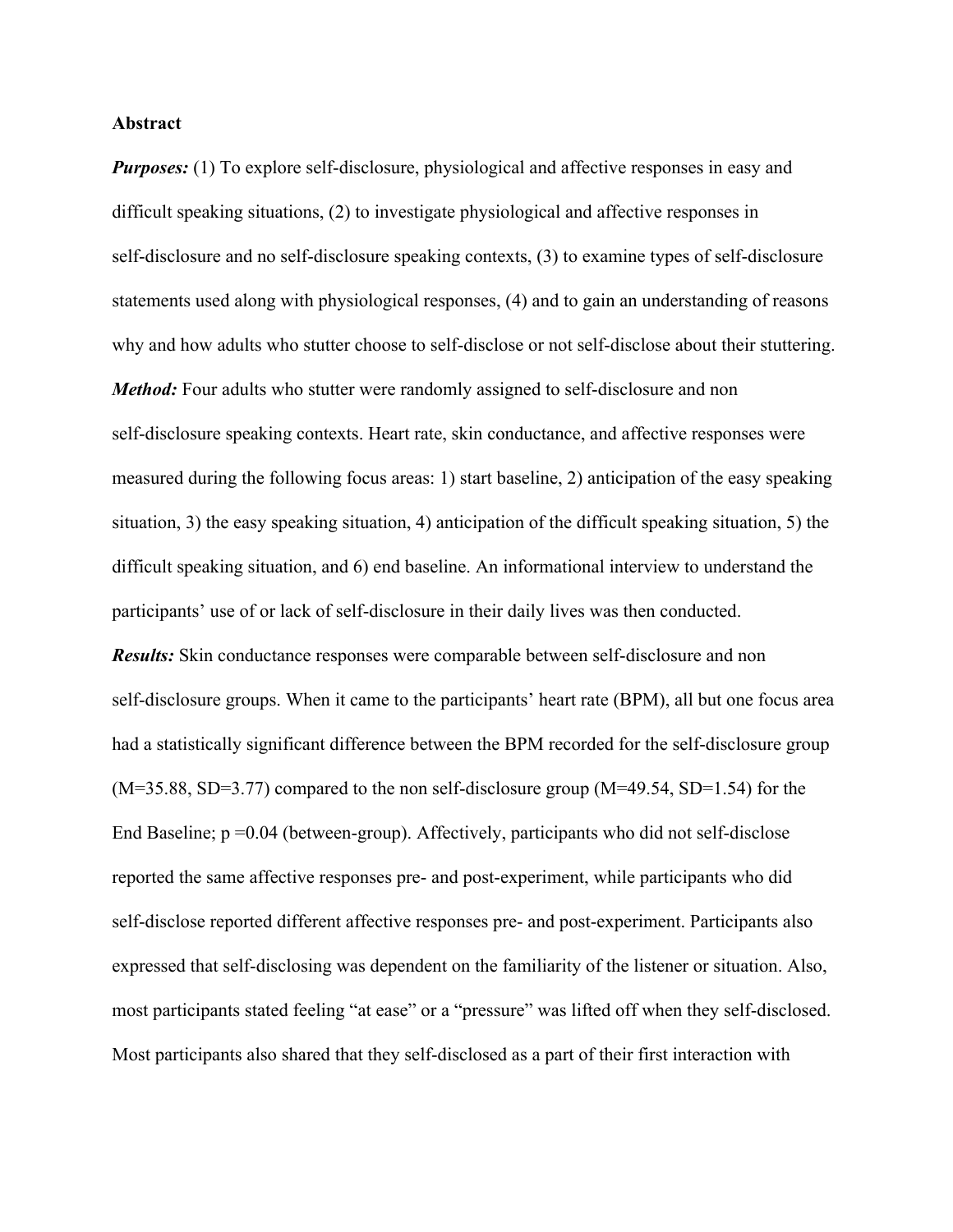someone or when meeting someone for the first time. Furthermore, when asked about their reactions to engaging in the most difficult and easiest speaking situations most participants were surprised by their feelings.

*Conclusion:* There was not a statistically significant difference in the between-group heart rate and skin conductance results, but there was during the end of the baseline of the BPM measurements. It was also suggested that the anticipation of easy or difficult speaking situations (SC and HR) may be influenced based on familiarity or comfortableness of situation. Participants who did not self-disclose reported the same affective responses pre- and post-experiment, while participants who did self-disclose reported different affective responses pre- and post-experiment. Additionally, the informational interview gave insight into how the participants' perceived fear of a speaking situation was different than anticipated. The interview provided information about the situations that participants self-disclose most often and how they self-disclose. This study also revealed that self-disclosure is still a valuable tool that can ease conversation for the speaker. These results may help clinicians to inform their therapy by considering multiple variables that contribute to stuttering and how they change depending on the client's experiences.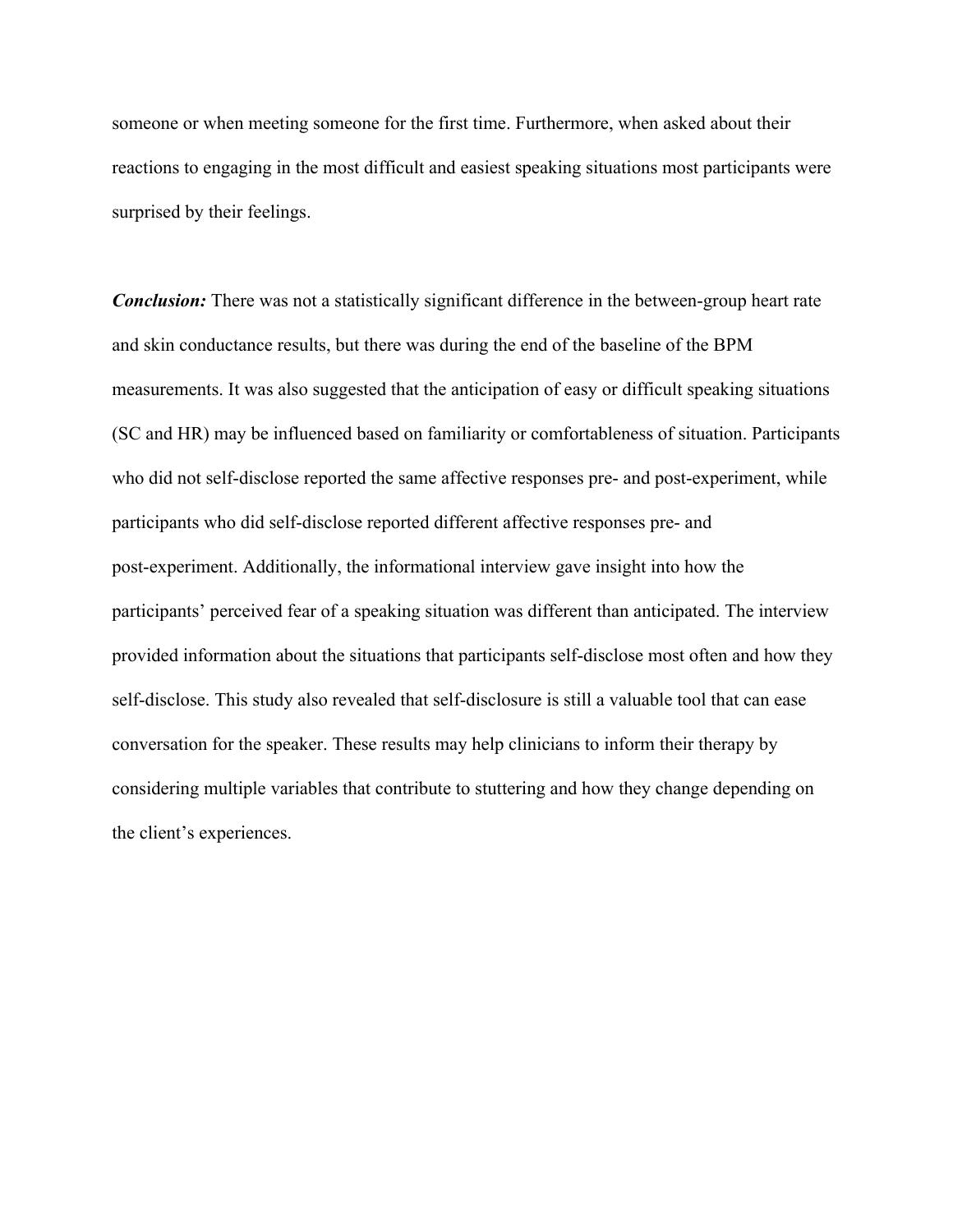#### **1. Introduction**

Stuttering is a fluency disorder which is characterized by prolongations, repetitions, and blocks, which disrupt the flow of speech (Guitar, 2014). There are multiple factors affecting stuttering, including physiological, psychological, environmental, and linguistic (Guitar 2006; 2016; Kang et.al, 2010; Sitek et.al; Smith & Weber, 2017). Self-disclosure has been shown to improve listeners' perceptions and attitudes towards people who stutter in a positive manner (e.g., Byrd, McGill, Gkalitsiou, & Cappellini, 2017; Byrd, Gkalitsiou, McGill, Kelly & Reed, 2016; Lincoln, Brinker-Katz, 2017). Additionally, lower quality of life for people who stutter has been associated with lower levels of self-disclosure (Boyle, Milewski, & Beita-Ell, 2018). Yet, limited research has explored the physiological and affective changes that speakers who stutter experience when they self-disclose (or do not self-disclose) their stuttering.

Previous studies have provided evidence suggesting that there is an impact of psychological and environmental contexts on stuttering severity (see Furnham & Davis, 2004, for review; Tran, Blumgart, & Craig, 2011). Physiological responses have also been noted in the anticipation of stuttering (e.g., Bowers, Saltuklaroglu, & Kalinowski, 2012). Bowers and colleagues (2012) examined the relationship between anticipatory autonomic arousal and stuttering during reading tasks. In this study, 13 adults who stutter stated their "feared" sounds, which were the sounds they believe would elicit more stuttering. The participants were then asked to read four stimuli passages which were divided by feared (F) and neutral (N) phonemes. These stimuli sets were either read solo (S) or by choral accompaniment (C), which created the following conditions: FS, FC, NS, and NC. Bowers and colleagues (2012) found that people who stutter presented with decreased skin conductance when stuttering was eliminated and skin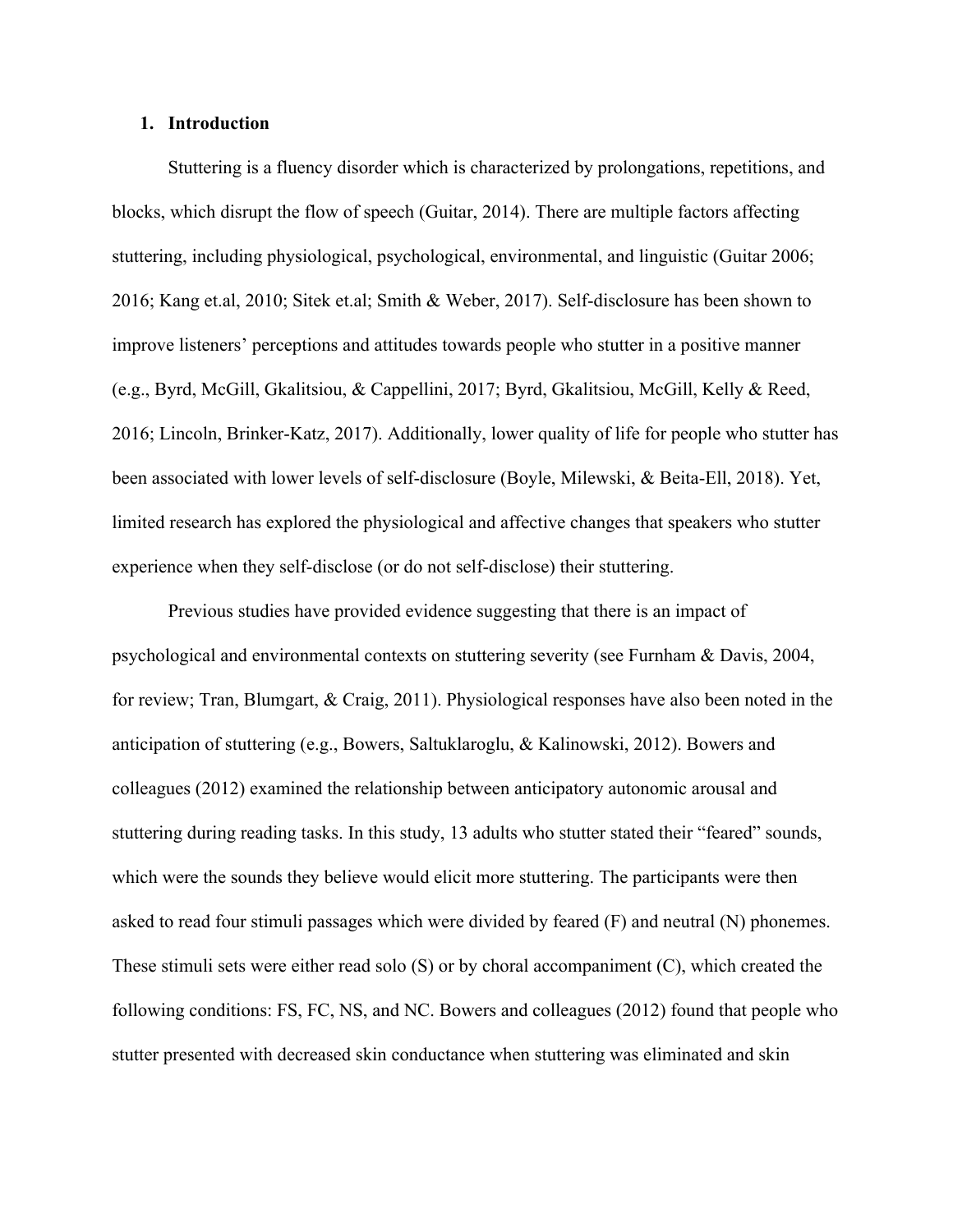conductance was generally unrelated to occurrences of stuttering events. They also reported that people who stutter exhibited more instances of slowed heart rate when a skin conductance response occurred. Bowers et al. (2012) concluded that the physiological responses of people who stutter were best determined by the anticipation/possibility of stuttering, rather than speech outcome (i.e. fluent or stuttered). These results suggest the importance of further exploring the anticipation of stuttering and its effects on the speaker who stutters in a variety of contexts other than reading.

Self-disclosure is a practice that involves sharing personal information to others (Derlaga & Berg, 1987). Byrd and colleagues (2017) randomly assigned 173 participants to watch two of the four following possible videos: male self-disclosure, male non self-disclosure, female self-disclosure, and female non self-disclosure. Participants were then asked to complete a survey to assess their perceptions of the speakers. Byrd and colleagues (2017) reported that those who self-disclosed were perceived as being more friendly, outgoing, and confident compared to those who did not self-disclose. Furthermore, speakers who chose not to self-disclose were more likely rated as unfriendly and shy compared to those who did self-disclose.

There is also evidence suggesting that using self-disclosure at the beginning of an interaction generates more positive reactions from the listener as compared to self-disclosure at the end of an interaction (Healey, Gabel, Daniels, & Kawai, 2007). Bryd, Croft, Gkalitsiou, and Hampton (2017) reinforced these findings through their study which found that informative statements at the beginning of an interaction generated more positive observer ratings than a non self-disclosure statement. They found that people who stutter tend to employ different types of self-disclosure statements: direct, apologetic, and informative. These types of self-disclosure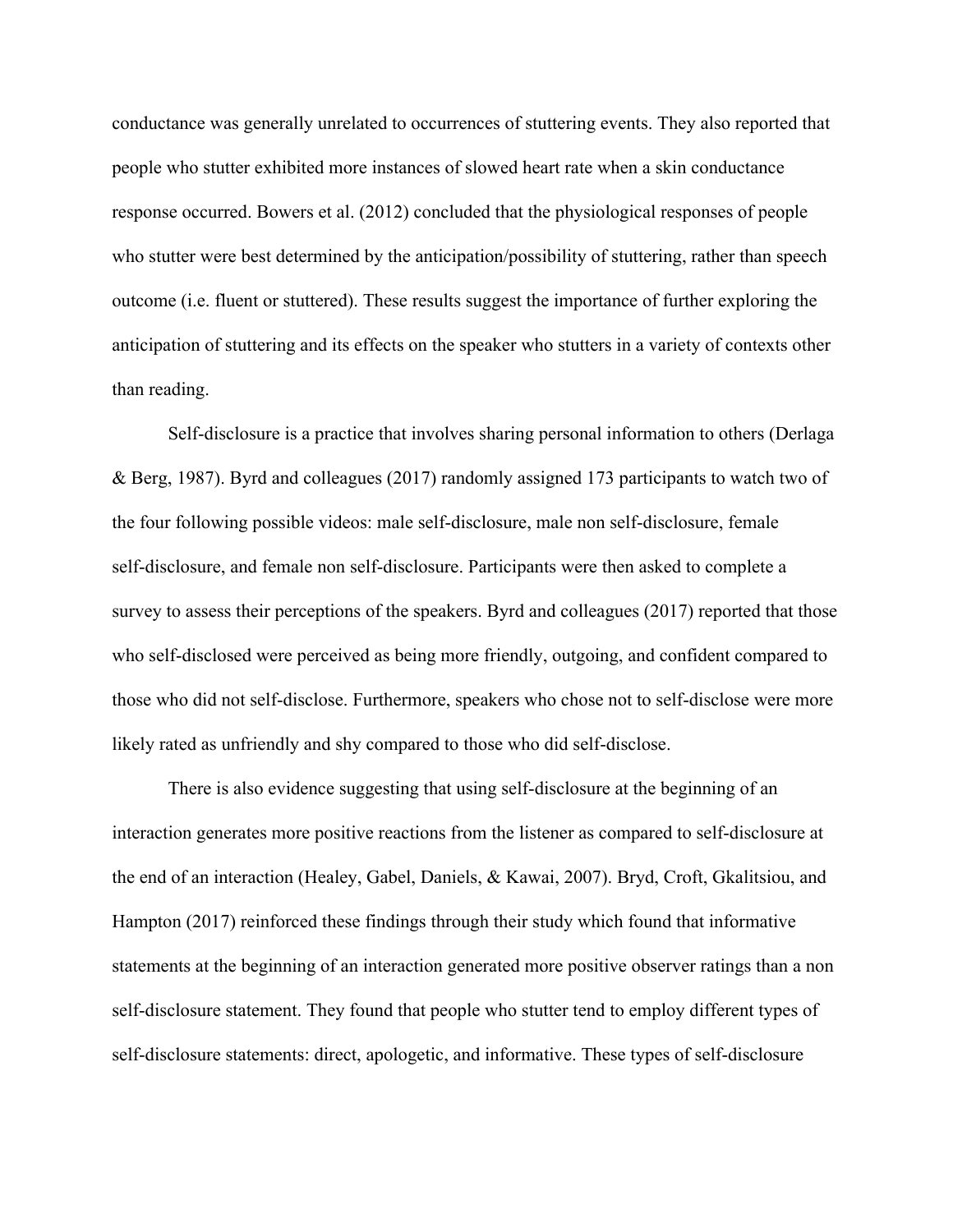statements used vary depending on the individual and the social setting (McGill, Nguyen, Siegel & Rodriguez, 2018). A recent study found that people who stutter who used informative self-disclosure statements were rated more positively by observers compared to those who did not self-disclose. On the other hand, participants who stutter who used apologetic statements did not generate significantly better observer ratings than choosing not to self-disclose (Byrd, Croft, Gkalitsiou, & Hampton, 2017). Taken together, this research supports the clinical utility of self-disclosure for adults who stutter when they use a non-apologetic self-disclosure statement.

#### **2. Relevance and Purpose**

Previous studies have been conducted regarding self-disclosure and physiological response, but these have yet to be studied simultaneously. Self-disclosure studies have predominantly focused on the observer's changed perceptions, rather than the impact on the person who stutters (Byrd, et.al., 2017; Bowers, et al., 2012; Healey, et.al., 2007; Guntupalli, Kalinowski, Nanjundeswaran, Saltuklaroglu, & Everhart, 2006). Additionally physiological response studies with people who stutter have only used predetermined reading tasks (Alm, 2004; Bowers, et.al., 2012).

#### *2.1 Purpose and Study Aims*

 The current study aims to explore self-disclosure and physiological responses of people who stutter in both an easy and a difficult speaking situation. This research is part of a movement towards the social model of disability, which creates an emphasis on the person who stutters and improving their quality of life, rather than "fixing" their stuttering and achieving 100% fluency (Bailey, Harris & Simpson, 2014). Previously, Dietrich and Roaman (2001) explored the physiological responses of adults who stutter across a variety of speaking situations.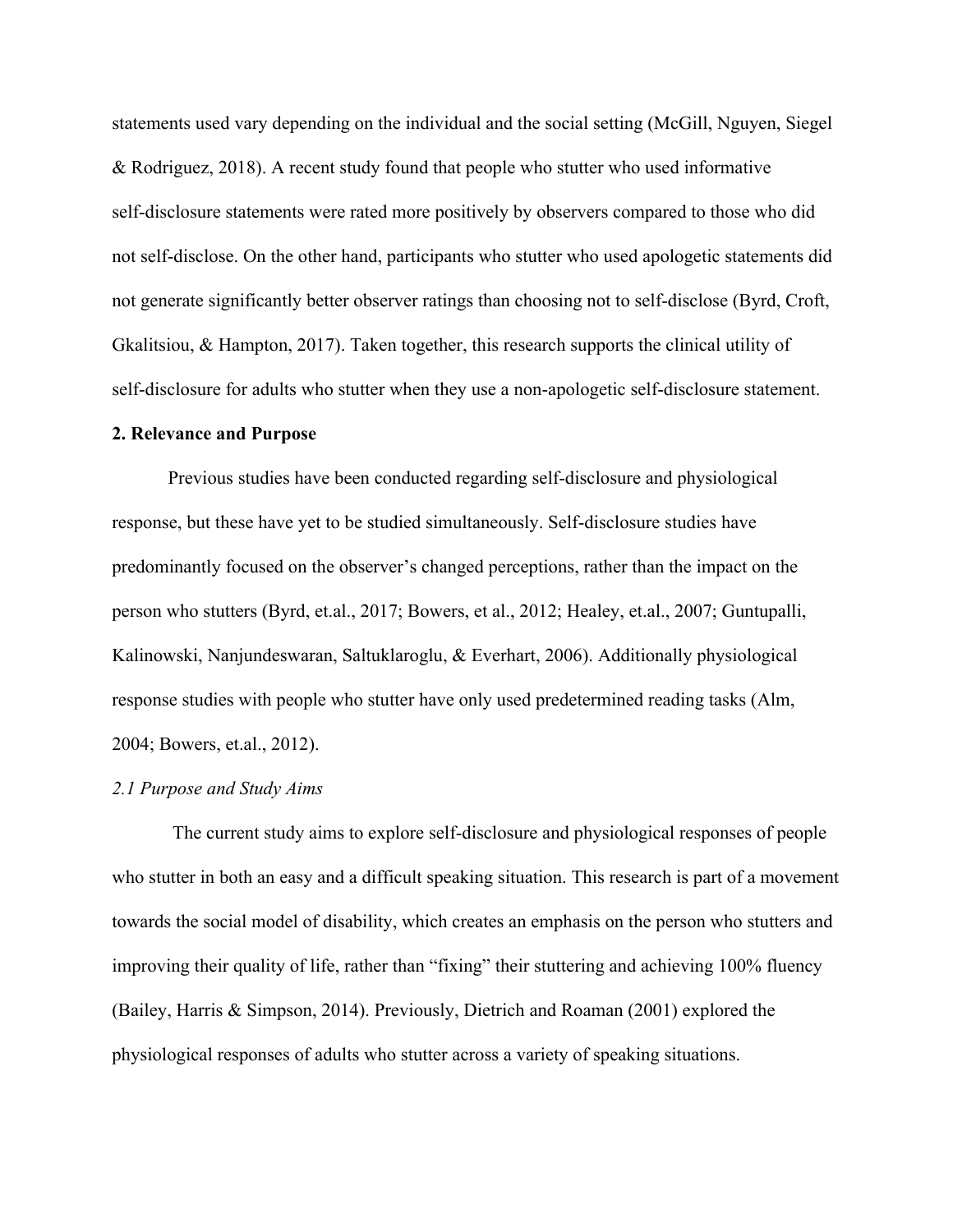The current study is an adaptation and extension of Dietrich and Roaman (2001) and Bowers and colleagues (2012) previous work. Specifically, we are interested in the physiological and affective responses of adults who stutter in a variety of speaking situations in which the participant may or may not self-disclose their stuttering.

In the current study, participants' physiological and affective responses to self-disclosing (or not self-disclosing their stuttering) were monitored in an easy and a difficult speaking situation. Furthermore, we conducted within-group and between-group analyzes of both the self-disclosure and non self-disclosure conditions during start and end baseline, anticipation of easy and difficult speaking situation, and once participants engaged in the easy and difficult and speaking situation. We hypothesized that participants who stutter would report differences in their valence, arousal, and dominance prior to and after engaging in the experimental tasks, but recognize that individual differences may supersede these trends. This research will enable greater theoretical understanding of factors thought to contribute to physiological response change in various social contexts, improve speech-language treatment models, and potentially impact the development of clinical training tools for stuttering.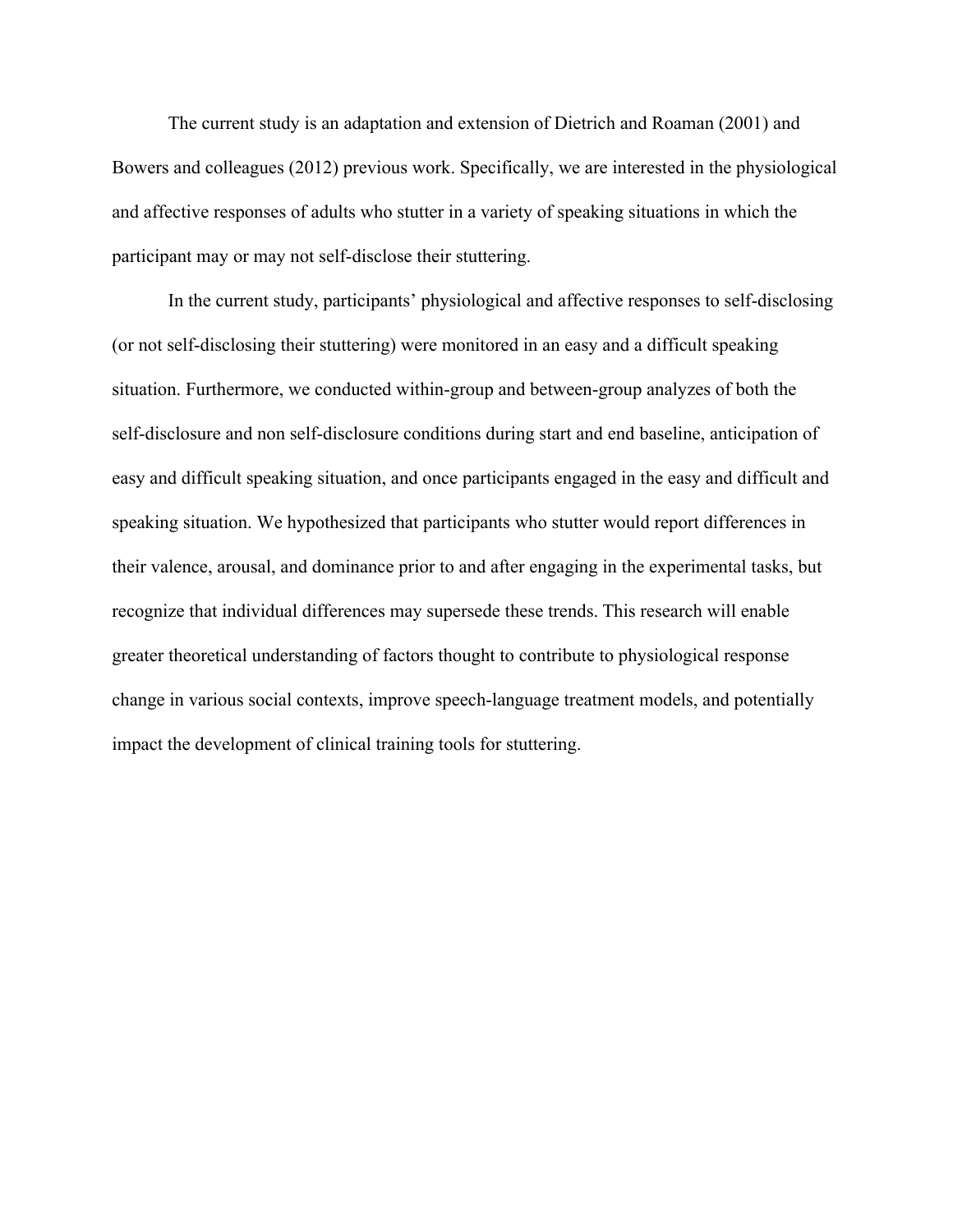#### **3. Method**

## *3.1 Participants*

Four adult participants who stutter (M= 29.75 years old) participated in this study. All participants were recruited through the National Stuttering Association, online flyers via the Portland State University Stuttering Lab, online postings to social media groups for people who stutter, and through word of mouth. Three out of the four participants reported that they previously or currently are enrolled in speech therapy. One participant reported that they were enrolled in speech therapy for two months, while another participant reported that have been participating in speech therapy for three years.

## *3.2 Pre-Experimental Procedures*

Participants completed the experiment during one session lasting approximately 1.5-2 hours hours. All experimental conditions were conducted in the Portland State University Speech & Language Clinic and the Portland State University Stuttering Lab, located in the University Center Building. Participants provided written consent prior to the initiation of the experiment, as required by the Institutional Review Board #196339-18. Participants completed an initial inclusionary questionnaire, answering questions about past speech therapy and medical history. Participants were then randomly assigned to one of two experimental groups: self-disclosure or non self-disclosure.

Prior to beginning the experimental tasks, participants were asked to wash their hands with water and thoroughly dry them prior skin conductance electrode placement. Skin conductance electrodes were then placed on the nondominant hand and skin was not abraded.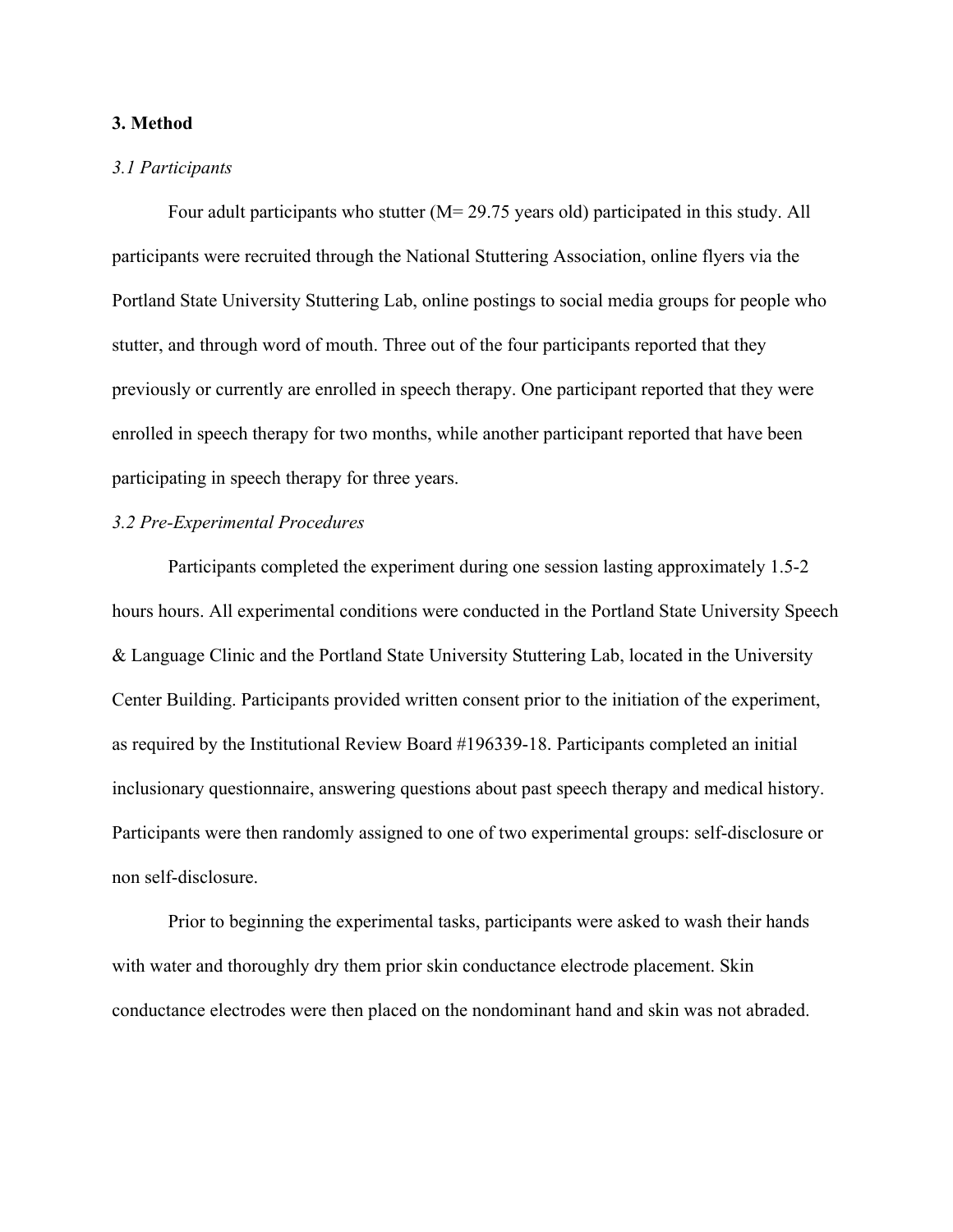#### *3.3 Physiological and Affective Measures*

Heart rate was evaluated and analysed using "BIOPAC" for electrocardiogram recordings. Skin conductance was also measured and analysed using BIOPAC MP 160 and two amplifier modules (i.e. EDA 100d and ECG100d). Also, calibration was ensured by using two automatically-set buttons, "auto-configure" and "calibrate" in the AcqKnowledge 5.0 software.

Additionally, pre- and post- values for participant responses of the Self-Assessment Manikin were recorded. The Self-Assessment Manikin is a nonverbal, pictorial assessment that is used to measure affective responses through the following categories: valence, arousal, and dominance (Bradley & Lang, 1994). Valence describes how pleasant a stimuli is, arousal indicates the intensity of an emotional response caused by stimuli, and dominance represents how much control a stimuli has (Warriner, Kuperman, & Brysbaert, 2013). The Self-Assessment Manikin measures valence, arousal, and dominance associated with viewing each icon (see Appendix A). For the purposes of our study, a nine-point scale Self-Assessment Manikin was utilized. On the left side of the valence scale (unhappy-happy), the icon appears to be unhappy, while on the right side it appears to be smiling. The valence scale demonstrates pleasant, happy, or positive valence on the left side, while on the right side it uses unpleasant, unhappy, or unsatisfied. For the arousal scale (calm-excited), the icon appears to be calm on the left side and excited on the right side (Geethanjali, Adalarasu, Hemapraba, Kumar, & Rajasekeran, 2017). The arousal scale demonstrates various levels of agitation showing a relaxed, calm, or unaroused icon on the left side and stimulated, excited, or aroused icon on the right side. Additionally, the level of intensity is demonstrated with accompanying images of exploding bursts on the icon's abdomen for a high intensity arousal and a small dot for low intensity (Bynion & Feldner, 2017).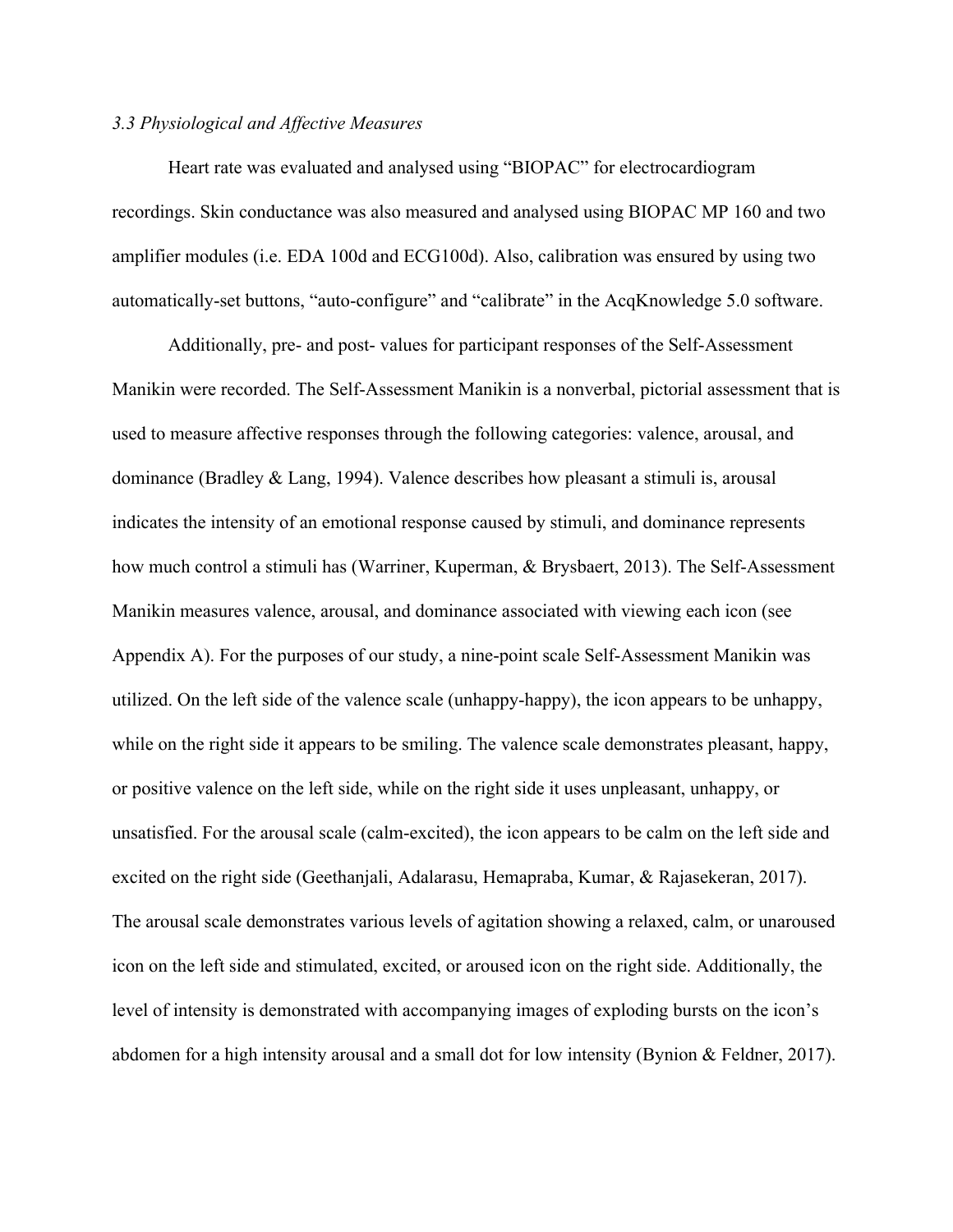Lastly, for the dominance scale the icon is dependent (small size) on the left side and independent (large size) on the right side (Adalarasu, Hemapraba, Kumar, & Rajasekeran, 2017; Guntupalli, Everhart, Kalinowski, Nanjundeswaran, & Saltuklaroglu, 2007). Participants were asked to mark an "X" on top of an icon or between two icons at pre- and post-experiment. Finally, after the experimental paradigm concluded, participants engaged in a post-experimental interview (see Appendix B) to share their experiences and reactions to using self-disclosure (or non self-disclosure) in the experiment.

#### *3.3.1 Experimental Procedures*

For heart rate measures, Lead 2 (Einthoven's Triangle II) was utilized. Einthoven's Triangle II requires a negative lead to be placed on the right clavicle, a positive lead to be placed on the left lower rib, and a ground lead to be placed on the left clavicle. To assist with improved connection, an abrasive gel (ELPREP) was placed on the electrode sites with a dry cotton towel to remove dead skin cells that may increase electrical impedance. Additionally, electrode gel (GEL100) was placed on electrode sites to help improve signaling.

Once electrodes were placed on participants, they were asked to sit comfortably for about 10 minutes prior to data collection. Trial run measurements were then recorded for 2 minutes to ensure that the software and electrodes were working properly. Start baseline was recorded for 5 minutes, then speech-anticipation was recorded for 10 seconds after the explanation of instructions for both the easy and difficult speaking situations. Twenty seconds after participants confirmed they understood the directions, data was recorded for the speaking situation. Participant speaking time during difficult and easy speaking situations ranged from 1-3 minutes. For the easy speaking situation, a choral reading condition was utilized. In this choral reading,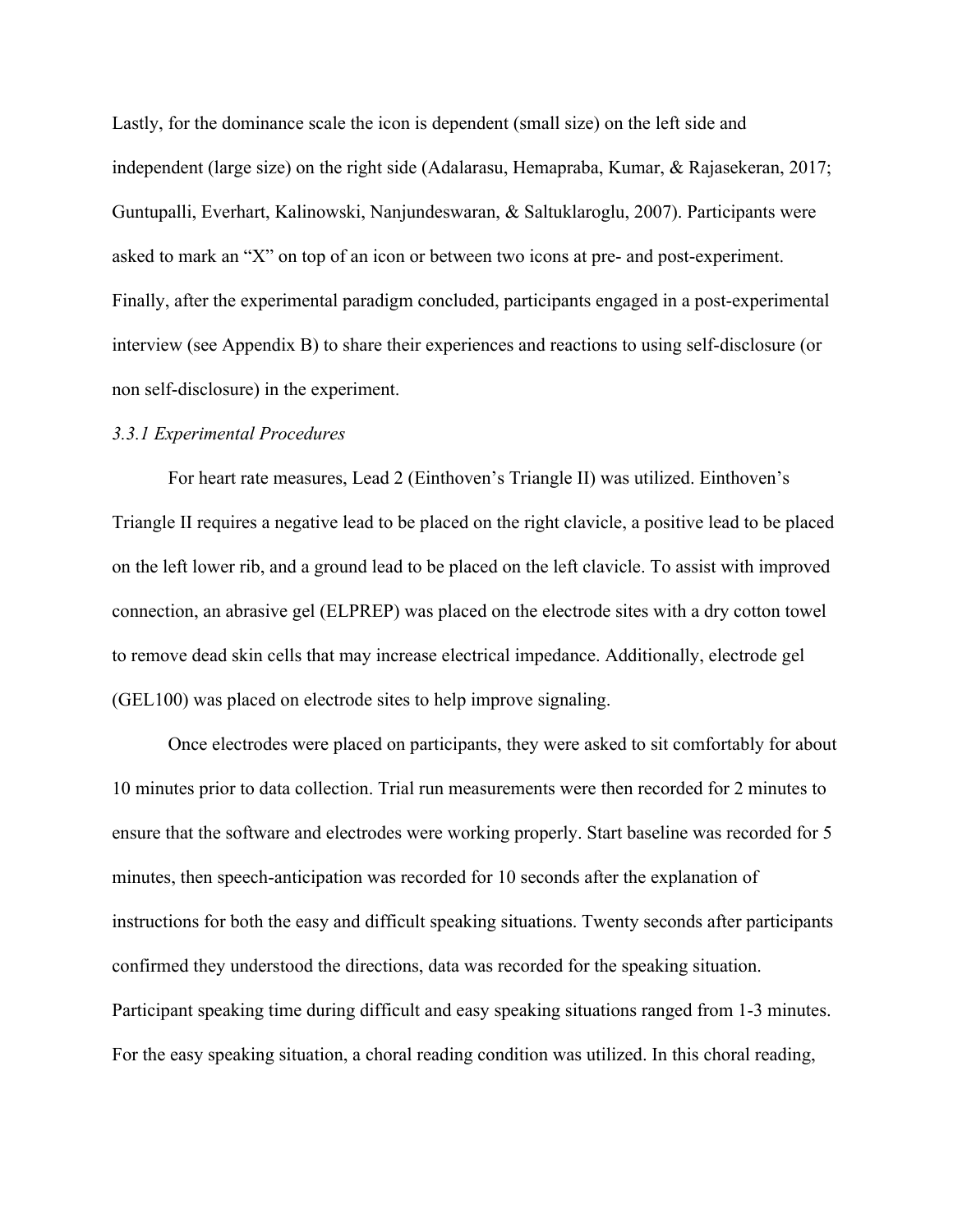participants were asked to read the "Rainbow Passage" (Appendix C) in unison with the experimenter. For the difficult speaking situation, a cold call to a local coffee shop was utilized. Participants were instructed to call a coffee shop and ask for the days and hours the location was open. In addition, participants asked for the price of substituting soy for regular milk, using their own words. These situations were based on the following criteria: replicability in the lab and arousal in physiological measurements (Dietrich & Roaman, 2001).

#### *3.3.2 De-briefing and Post-Experimental Procedures*

After completion of the physiological experimental tasks, participants engaged in a 12-35 minute interview about their use of self-disclosure. Participants were asked to describe why they choose to self-disclose or not self-disclose their stuttering in everyday life, the situations in which they self-disclose, how they self-disclose, and their overall feelings of engaging in the experimental speaking tasks (see Appendix B). After the interview, participants were debriefed on the purpose of the study and how the methodology was constructed. This included discussing the selection of difficult and easy speaking situations, and how physiological measures were recorded.

Open coding was utilized to analyze all possible participant meanings without forming a hypothesis prior to transcribing. Once open coding was completed, all transcriptions were then looked at together to find similar participant experiences, which helped generate final themes. These final themes were then divided into subthemes that described these experiences more in-depth, which were accompanied by participant examples (McGill, Cullen, & Webb, 2019).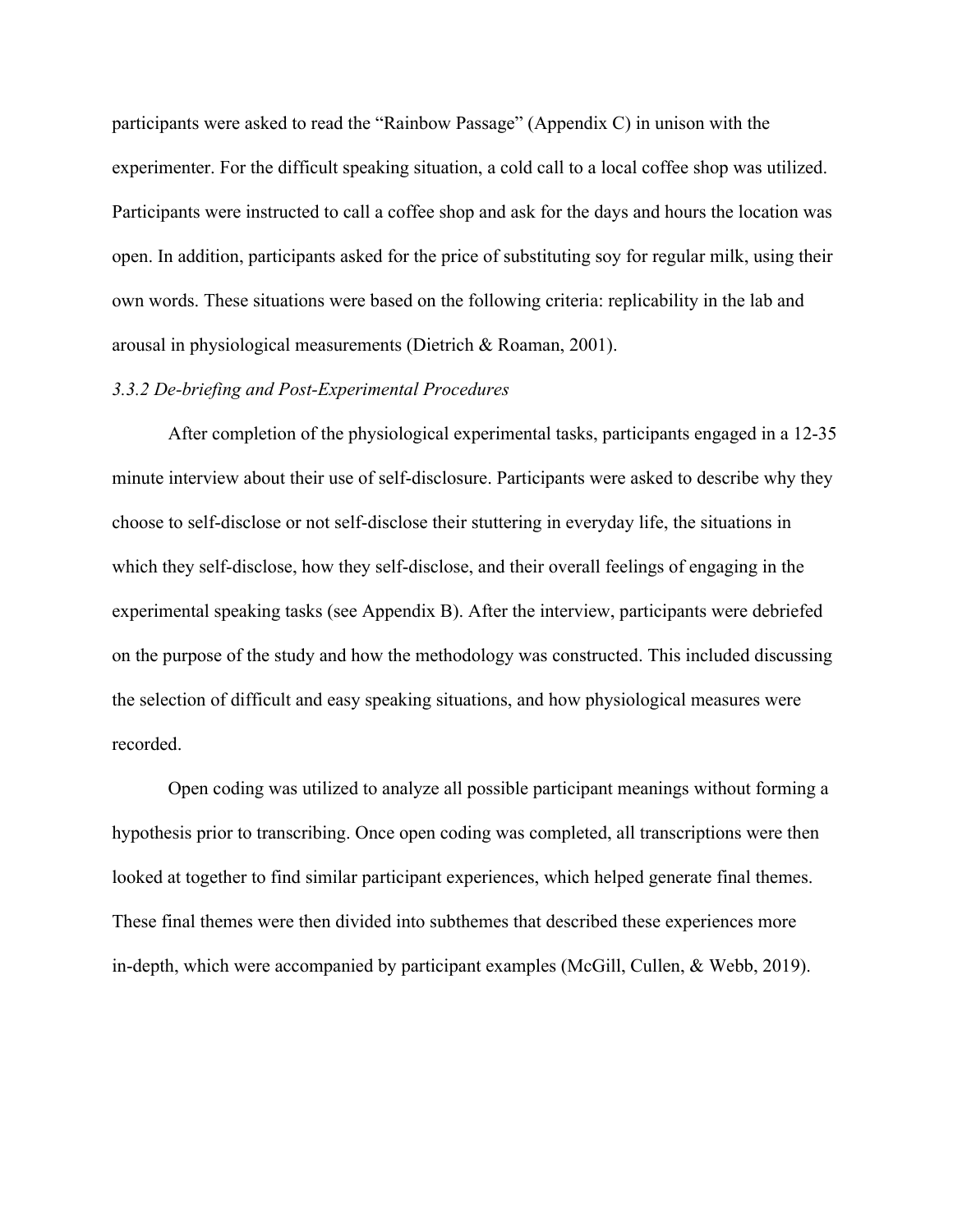#### *3.4 Data Processing and Analysis*

#### *3.4.1 Data Processing and Cleaning*

Raw physiological data was recorded using the AcqKnowledge 5.0 BIOPAC software. After data was recorded for all participants, a copy was created for further analysis so that the original data was unaltered. Then, individual participant's data was cleaned post-experiment using various filters to create valid data without noise or computational overload. To score skin conductance data, the waveform was resampled at 62.5 kHZ from the original 2000 kHZ. This resampling reduces the data processing time by reducing computational overload and providing a valid analysis of the data. For artifact removal, a smoothing filter at 63 samples per second was run on the skin conductance waveform. Phasic skin conductance was constructed using a using a high-pass filter at .05 Hz, description provided by Bowers and colleagues (2012). Also, skin conductance response threshold was set at .01 microsiemens, which assists in the identification of the onset of a skin conductance response. Additionally, a low-pass filter was set at 1.0 Hz, based on BioPac and Zhang, Kalinowski, Saltuklaroglu, and Hudock (2010) recommendations.

After filters were applied, focus areas were placed for the following conditions: trial run, start baseline, anticipation of the easy speaking situation, easy speaking situation, anticipation of the difficult speaking situation, difficult speaking situation, and end baseline. Skin conductance responses were identified using the "Locate SCRs" command in the AcqKnowledge 5.0 software, where appropriate and filtered channel was selected. Electrodermal activity and heart rate was analyzed using mean and amplitude using the following commands in the AcqKnowledge 5.0 software: mean, delta t (seconds), event count (skin conductance response),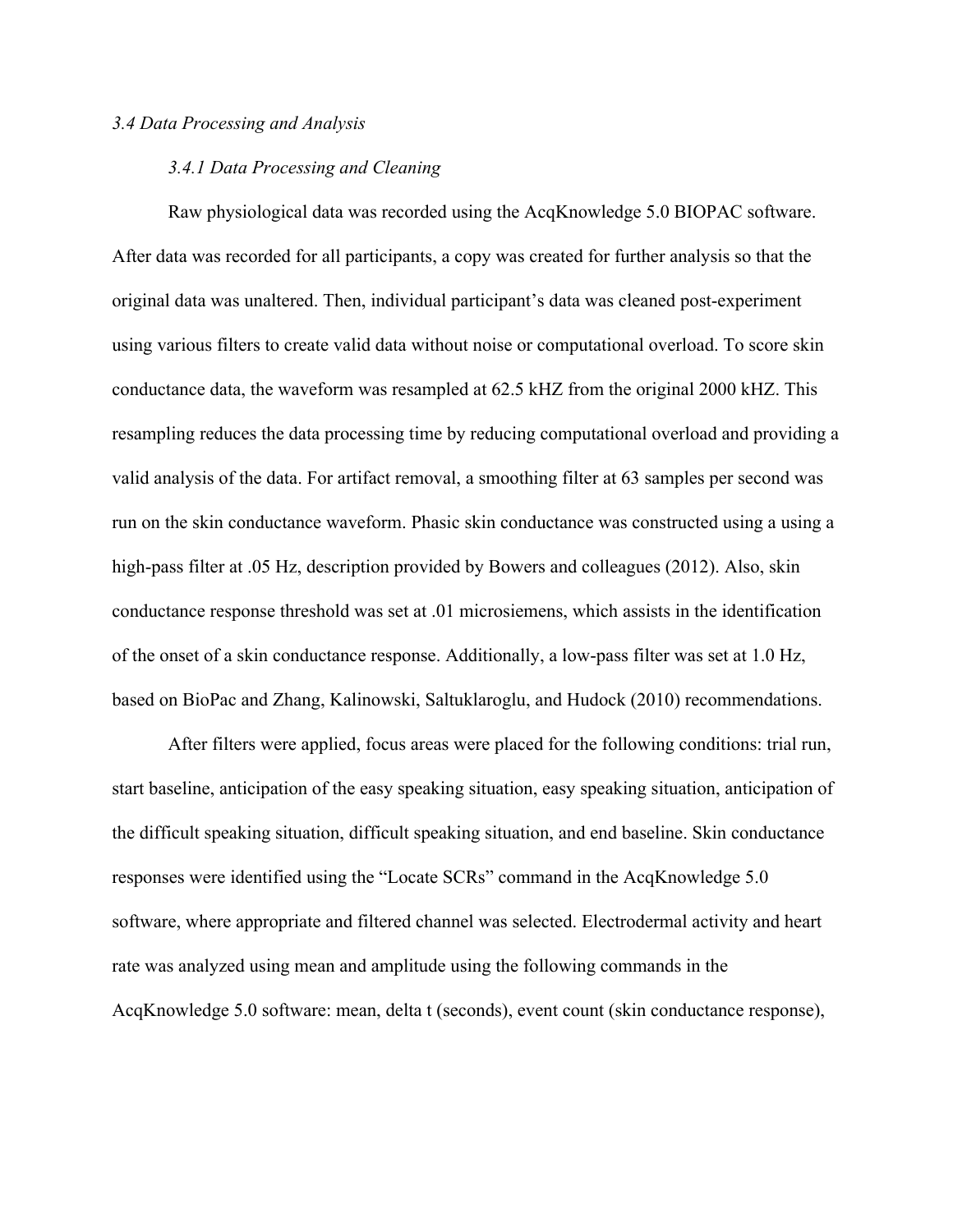beats per minute, and calculation (event count divided by delta t). This calculation provides the skin conductance rate.

## *3.4.2 Data Aggregation and Analysis*

Once all individual data was cleaned, the files were exported to Microsoft Excel for analysis. For heart rate, beats per minute were automatically averaged for each participant within each of the following conditions: 1) baseline, 2) the easy speaking situation, 3) the difficult speaking situation. See Figure 2 for a visual representation of the focus areas and heart rate (BPM) for one participant.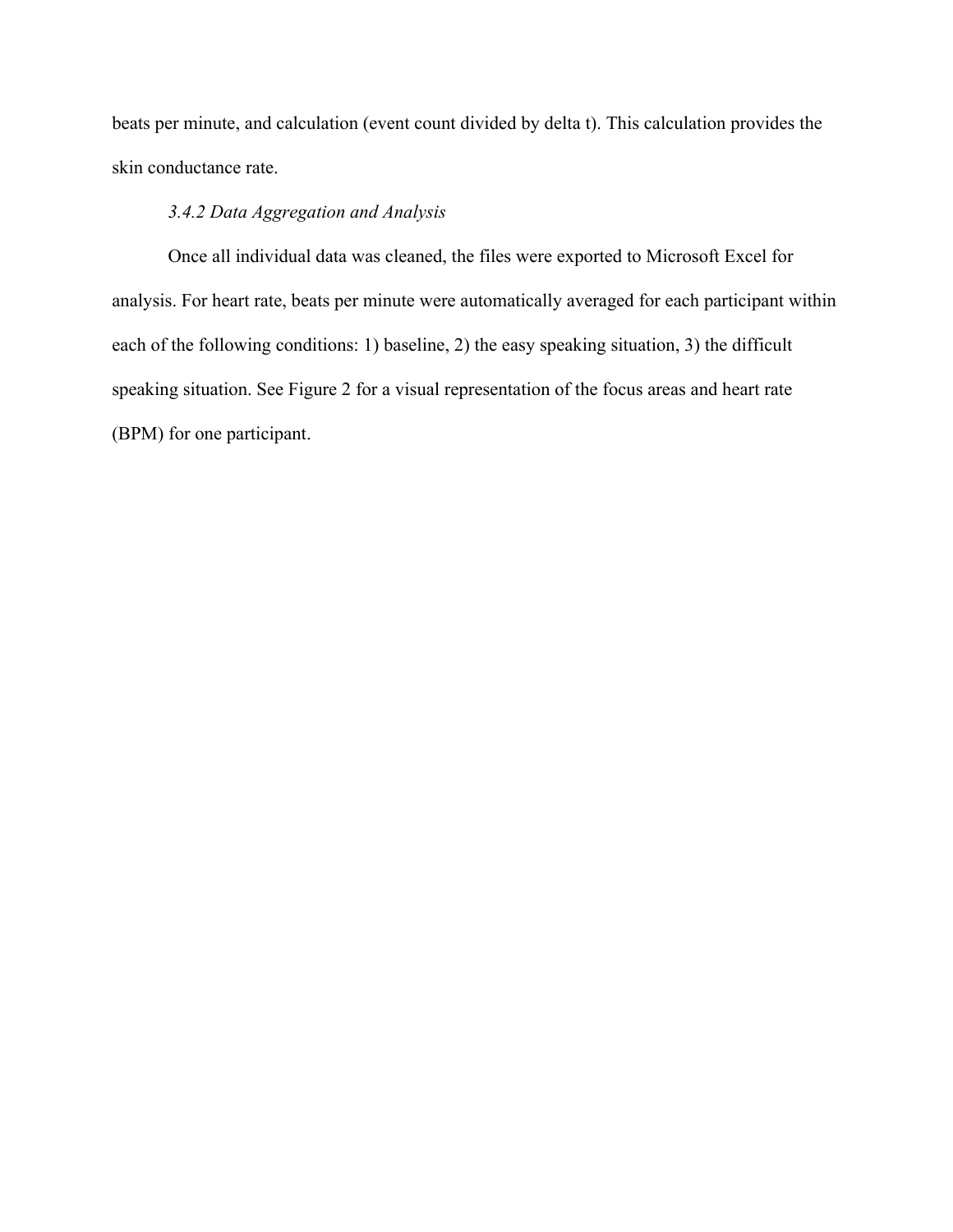



For skin conductance data, two variables were considered: skin conductance level and skin conductance rate. For skin conductance level, the offset of the event waveform was subtracted from the onset of the waveform across all focus areas for each participant, resulting in an amplitude delta value. For skin conductance rate, the waveform delta was divided by the event count. See Figure 2 for a visual representation of the focus areas, event waveform onsets and offsets, and event counts for one participant.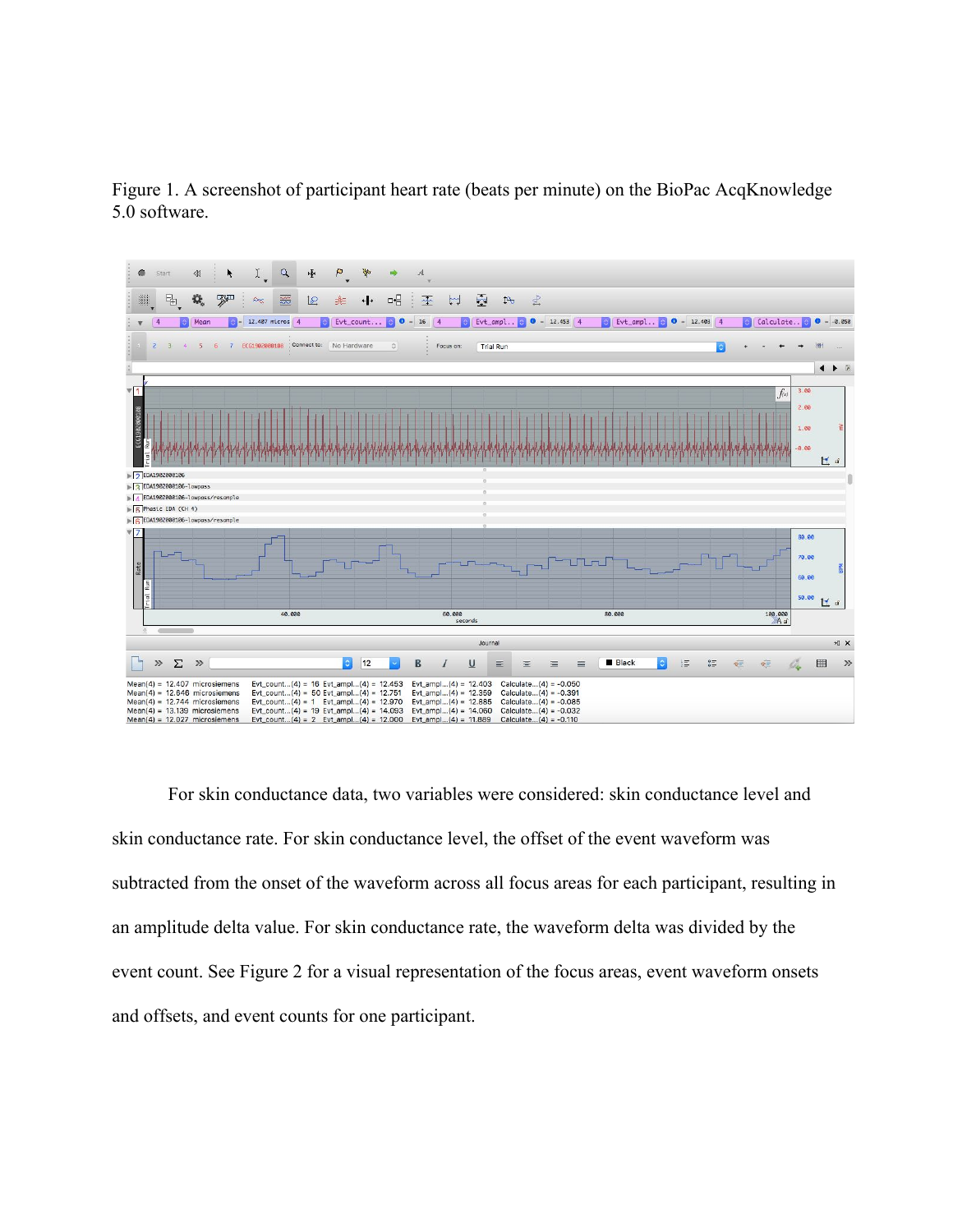Figure 2. A screenshot of the focus areas, event waveform onsets and offsets, and event counts for one participant.



Data was analyzed using an independent samples t-test to compare the two experimental groups (i.e. self-disclosure and non self-disclosure). Other statistical analyses were not conducted due to the limited sample size.

## **4. Results**

## *4.1 Physiological Response Results*

#### *4.1.1 Between-Group Heart Rate Results*

 When heart rate response (beats per minute, BPM) was compared between the self-disclosure and non self-disclosure groups, the following was noted. There was not a statistically significant difference between the BPM of the self-disclosure group (M=44.78,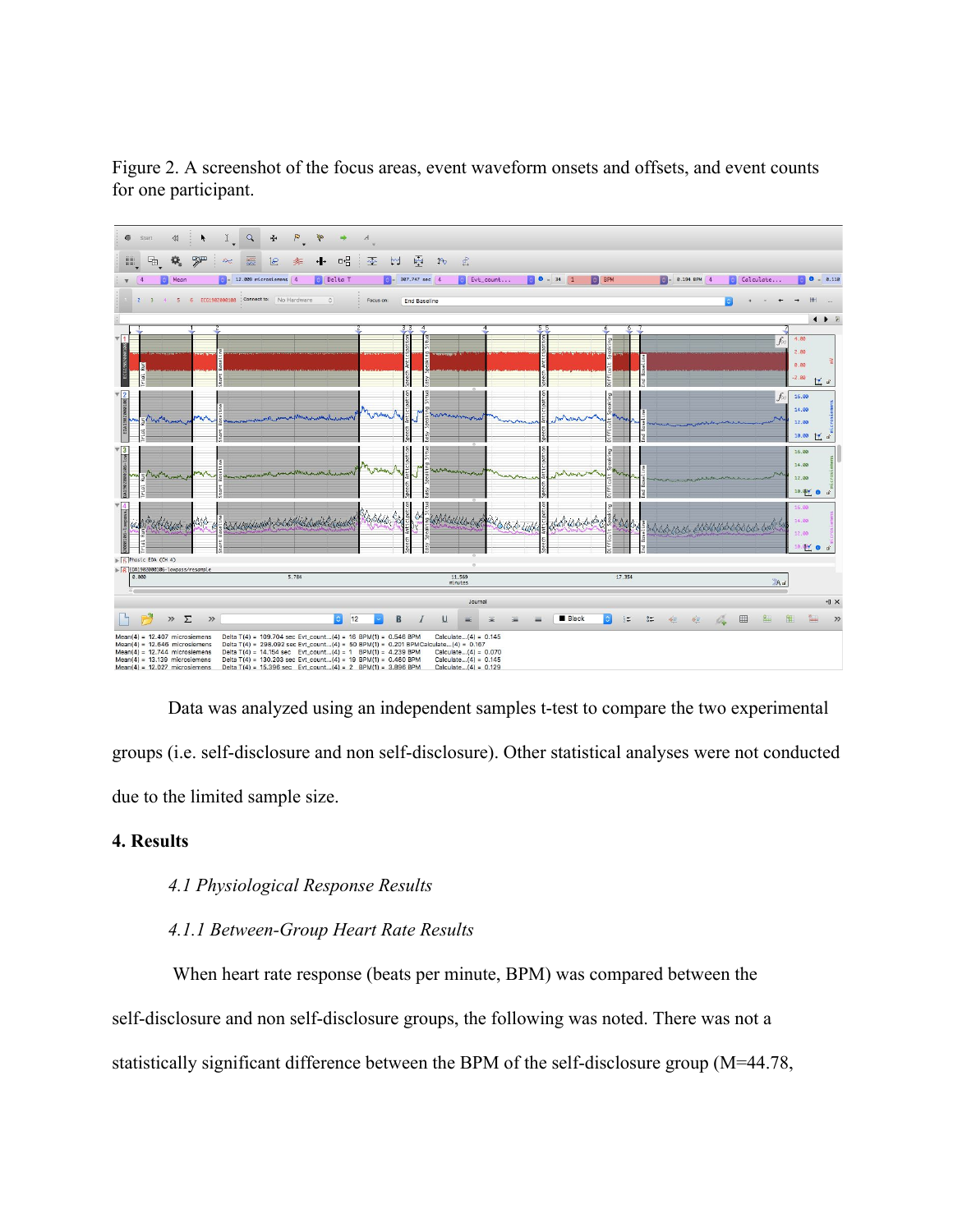$SD=2.53$ ) and the BPM of the non self-disclosure group (M=104.59, SD=52.13) for Start Baseline; *p* =0.25. There was not a statistically significant difference between the self-disclosure group ( $M=42.58$ ,  $SD=2.67$ ) and the non self-disclosure group ( $M=184.97$ ,  $SD=162.37$ ) for the Easy Speaking Situation;  $p = 0.34$ . There was not a statistically significant difference between the self-disclosure group (M=32.08, SD=20.66) and the non self-disclosure group (M=38.26, SD=7.39) for the Difficult Speaking Situation;  $p = 0.73$ . Interestingly, there was a statistically significant difference between the BPM recorded for the self-disclosure group (M=35.88, SD=3.77) compared to the non self-disclosure group (M=49.54, SD=1.54) for the End Baseline;  $p = 0.04$ .

#### *4.1.2 Within-Group Skin Conductance Response Results*

 There was not a statistically significant difference comparing Start Baseline (M=-0.75, SD=0.04) to End Baseline (M=-0.60, SD=0.06) conditions for the self-disclosure group;  $p =$ 0.06. There was not a statistically significant difference comparing the Anticipation of the Easy Speaking Situation (M=-0.11, SD=0.16) to the Anticipation of the Difficult Speaking Situation  $(M=-0.09, SD=0.13)$  conditions for the self-disclosure group;  $p = 0.94$ . Finally, there was not a statistically significant difference comparing the Easy Speaking Situation (M=-0.71, SD=0.04) to the Difficult Speaking Situation (M=-.53, SD=0.34) conditions for the self-disclosure group;  $p =$ 0.56.

The within-group responses for the non self disclosure group were similarly non significant. There was not a statistically significant difference comparing Start Baseline  $(M=-1.73, SD=0.89)$  to End Baseline  $(M=-0.82, SD=0.03)$  conditions for the non self-disclosure group; *p* =0.32. There was not a statistically significant difference comparing the Anticipation of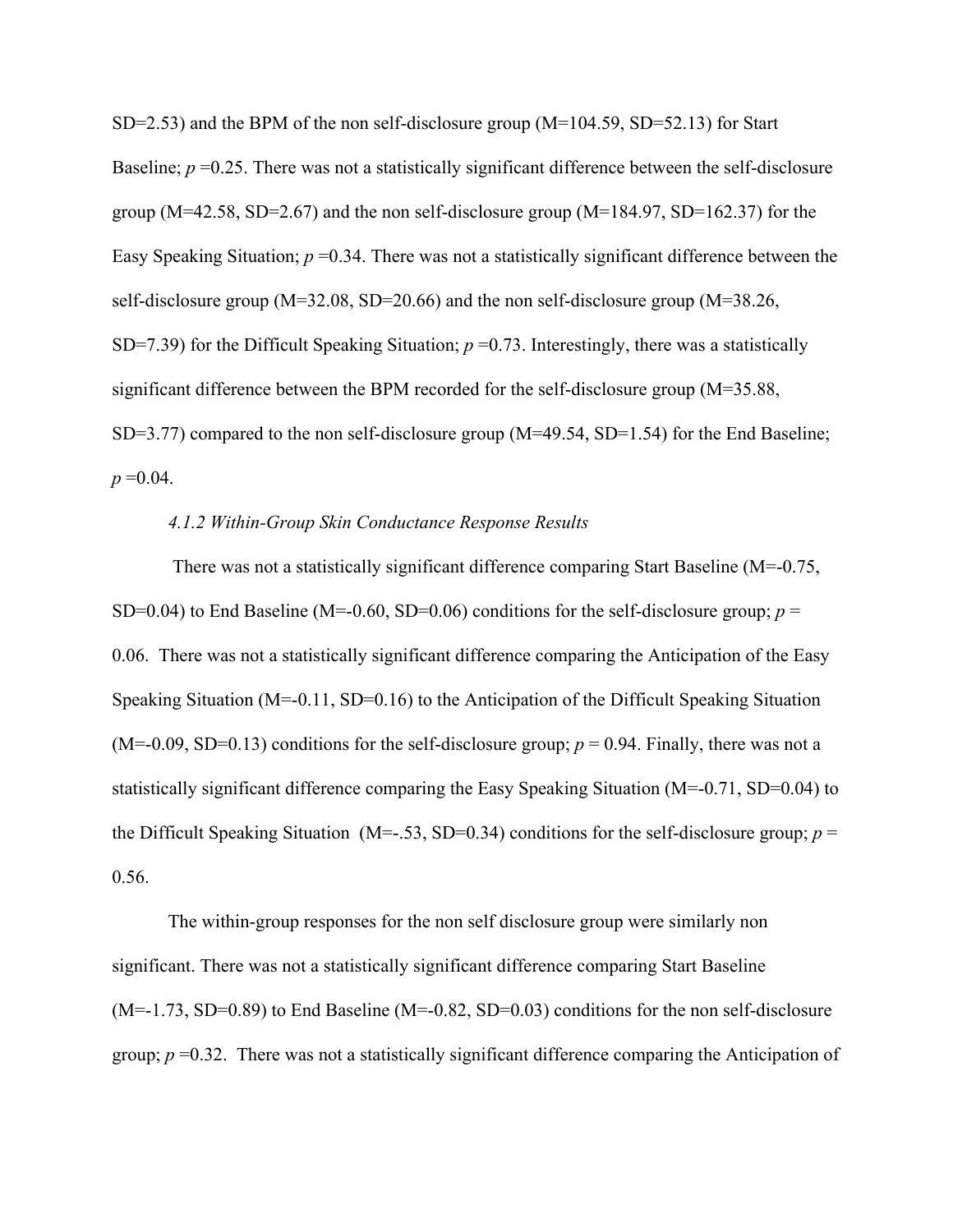the Easy Speaking Situation ( $M=-0.95$ , SD=1.34) to the Anticipation of the Difficult Speaking Situation (M=-0.89, SD=0.38) conditions for the non self-disclosure group;  $p = 0.59$ . Finally, there was not a statistically significant difference comparing the Easy Speaking Situation  $(M=-3.08, SD=2.71)$  to the Difficult Speaking Situation  $(M=-0.64, SD=0.12)$  conditions for the non self-disclosure group; *p* =0.41 .

## *4.1.3 Between-Group Skin Conductance Response Results*

 There was not a statistically significant difference between the self-disclosure group (M=-0.75, SD=0.04) and the non self-disclosure group (M=-1.73, SD=0.89) for Start Baseline; *p* =0.35. There was not a statistically significant difference between the self-disclosure group  $(M=-.11, SD=0.155)$  and the non self-disclosure group  $(M=-0.95, SD=1.33)$  for Anticipation of the Easy Speaking Situation;  $p = 0.47$ . There was not a statistically significant difference between the self-disclosure group (M=-0.71, SD=0.04) and the non self-disclosure group  $(M=3.08, SD=2.71)$  for the Easy Speaking Situation;  $p=0.43$ . There was not a statistically significant difference between the self-disclosure group (M=-0.09, SD=0.13) and the non self-disclosure group (M=-0.89, SD=0.38) for Anticipation of the Difficult Speaking Situation; *p* =0.11. There was not a statistically significant difference between the self-disclosure group  $(M=-0.53, SD=0.34)$  and the non self-disclosure group  $(M=-0.63, SD=0.12)$  for the Difficult Speaking Situation ;  $p = 0.63$ . There was not a statistically significant difference between the self-disclosure group (M=-0.60, SD=0.06) and the non self-disclosure group (M=-0.83, SD=0.03) for the End Baseline;  $p = 0.07$ ; however, this comparison was approaching significance.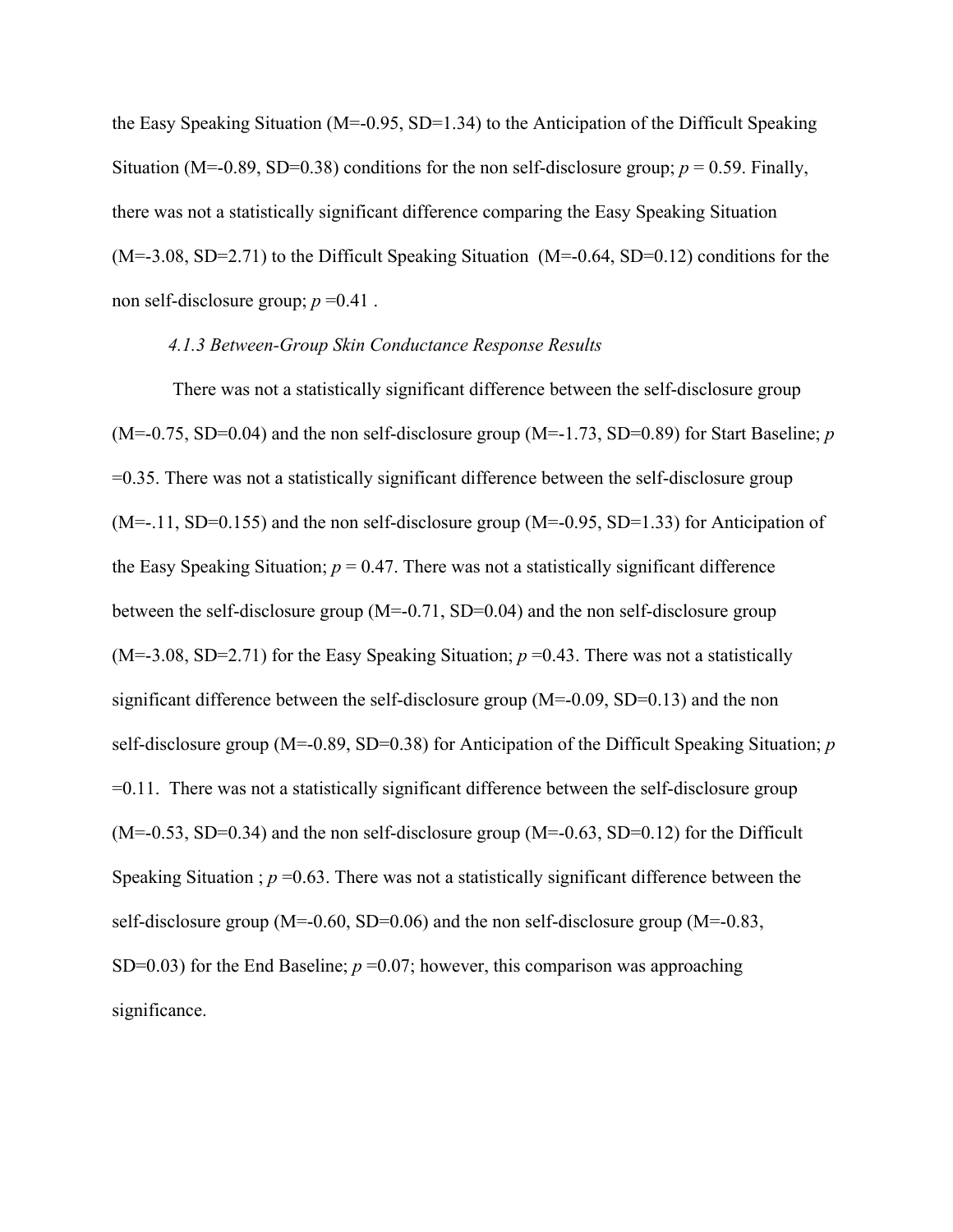In addition to the statistical analyses, the following observations were noted in relation to skin conductance rate responses. Three participants had skin conductance events for the anticipation of the Difficult Speaking Situation as compared to two participants for the Easy Speaking Situation. P3 (self-disclosure assignment) and P4 (non self-disclosure assignment) had no skin conductance rate responses for the Anticipation of the Difficult Speaking Situation, while P1 (self-disclosure assignment) had no skin conductance rate response for the Anticipation of the Easy Speaking Situation.

#### *4.2 Affective Response Results*

Participant responses to the Self-Assessment Manikin were obtained prior to the physiological experimental procedures (pre) and immediately upon completion of the experiment (post). Although differences in the mean responses between participants who utilized a self-disclosure statement and those participants who did not utilize a self-disclosure statement were observed, these differences were not statistically significant.

#### *4.2.1 Within-Group Self-Assessment Manikin Results*

There was not a statistically significant difference in the scores for Valence (Pre) (M=7, SD=2.83) and Valence (Post) (M=7, SD=0) for the self-disclosure condition;  $p = 1$ . There was not a statistically significant difference in the scores for Arousal (Pre) (M=2, SD=1.41) and Arousal (Post) ( $M=4.5$ , SD=2.12) for the self-disclosure condition;  $p = 0.30$ . There was not a statistically significant difference in the scores for Arousal (Pre) (M=2, SD=1.41) and Dominance (Post) ( $M=6$ , SD=1.41) for the self-disclosure condition;  $p = 0.55$ . All t-tests completed for the within-group analyses of the non self-disclosure condition yielded *p*-values of 1, indicating no response changes between pre- and post-assessment for that group.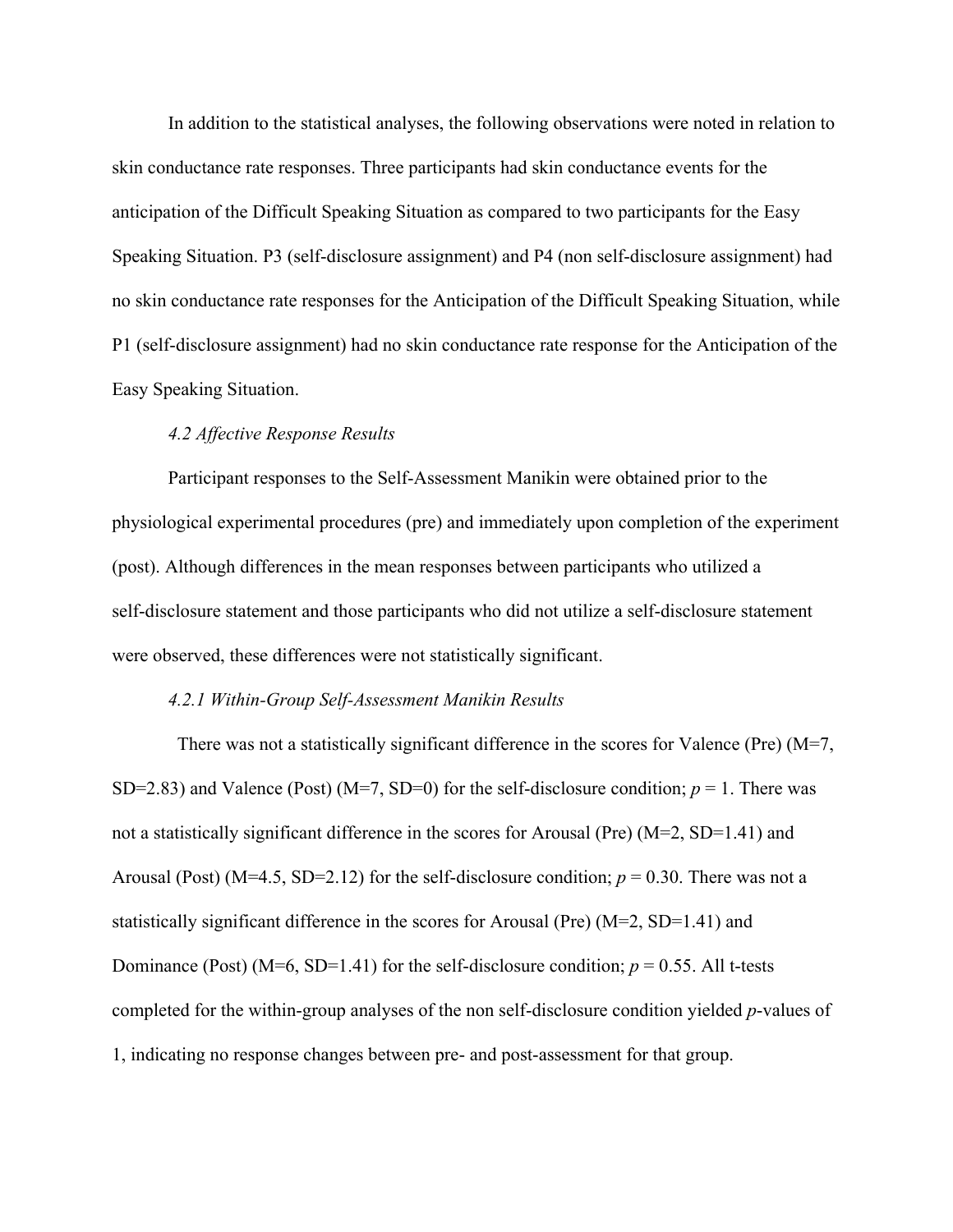#### *4.2.2 Between-Group Self-Assessment Manikin Results*

 There was not a statistically significant difference between the self-disclosure group  $(M=7, SD=0)$  and the non self-disclosure group  $(M=8, SD=1.41)$  for Valence (post);  $p = 0.42$ . There was not a statistically significant difference between the self-disclosure group (M=4.5, SD=2.12) and the non self-disclosure group (M=2, SD=1.41) for Arousal (post);  $p = 0.30$ . There was not a statistically significant difference between the self-disclosure group (M=6, SD=1.41) and the non self-disclosure group ( $M=4$ , SD=1.41) for Dominance (post);  $p = 0.30$ . Although there were not statistically significant findings for these analyses, the mean ratings from the self-disclosure group demonstrated a shift toward significance with changes across all three categories noted in their self-reports.

| Participant    | Condition              | Valence<br>(Pre) | <b>Arousal</b><br>(Pre) | <b>Dominance</b><br>(Pre) | <b>Valence</b><br>(Post) | <b>Arousal</b><br>(Post) | <b>Dominance</b><br>(Post) |
|----------------|------------------------|------------------|-------------------------|---------------------------|--------------------------|--------------------------|----------------------------|
| P <sub>1</sub> | Self-Disclosure        | 5                | 3                       | 6                         | $\tau$                   | 6                        | 7                          |
| P <sub>2</sub> | Non<br>self-Disclosure | 7                | 3                       |                           | 7                        | 3                        |                            |
| P <sub>3</sub> | Self-Disclosure        | 9                |                         | 4                         | 7                        | 3                        |                            |
| P <sub>4</sub> | Non<br>self-Disclosure | 9                |                         | 3                         | 9                        |                          | 3                          |

**Table 1. Pre- and Post-Experimental Self-Assessment Manikin Scores**

P1 pre-experimental affective self-ratings were as follows: neutral (valence), dull (arousal), and powerful (dominance), while their post-experimental scores were pleased (valence), wide-awake (arousal), powerful (dominance). P2 had the same affective self-ratings pre- and post-experiment: pleased (valence), dull (arousal), and neutral (dominance).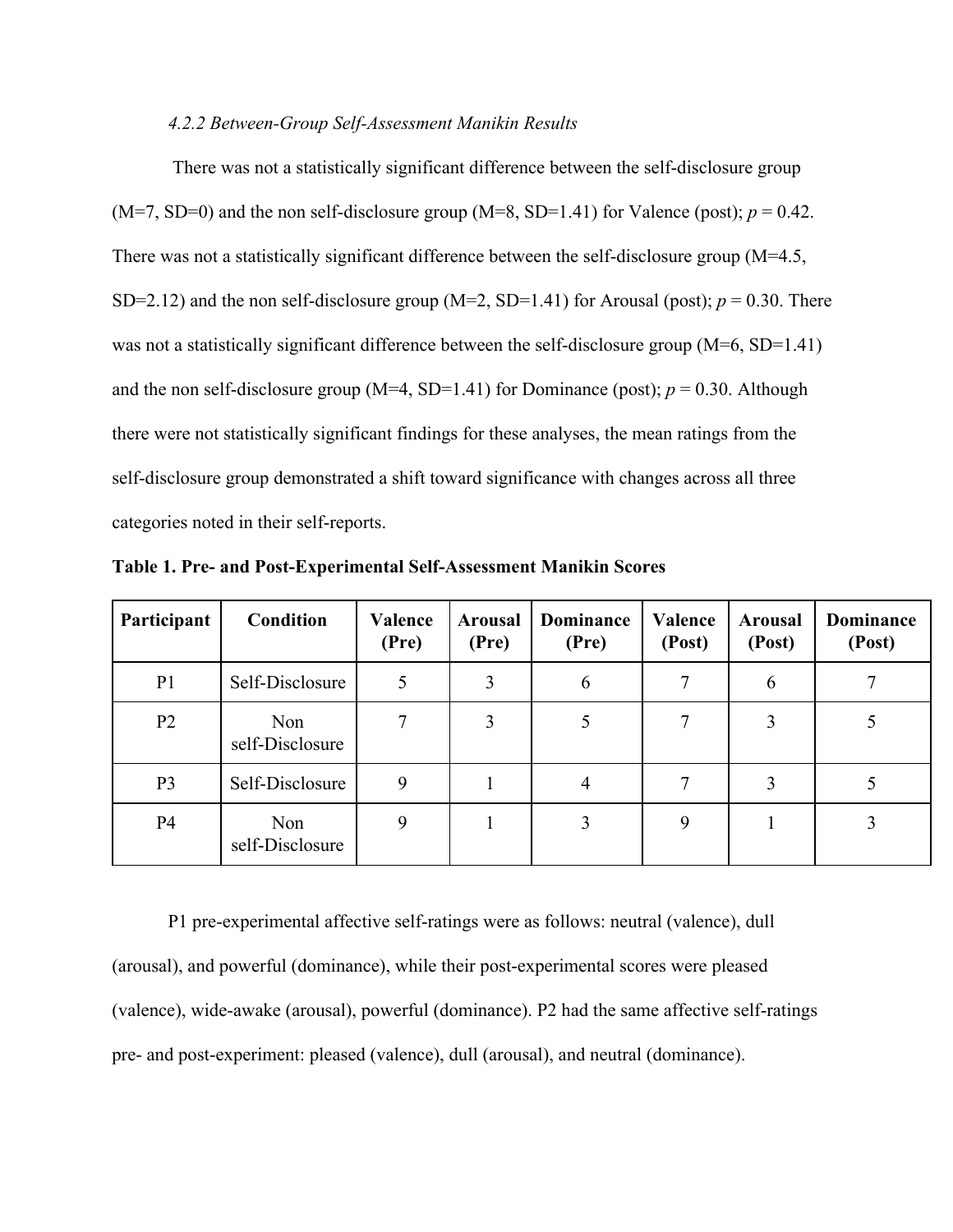Additionally, P3 pre-experimental affective self-ratings were the following: pleasant (valence), calm (arousal), and neutral (dominance), while their post-experimental scores were pleased (valence), dull (arousal), and neutral (dominance). Lastly, P4's pre- and post-experimental affective scores remained the same, as follows: pleasant (valence), calm (arousal), and powerlessness (dominance).

Within the SD group, valence remained the same from pre- to post-assessment. Interestingly, within the SD group, arousal and dominance both changed (although not statistically significantly) between pre- and post-assessment. These changes in the self-assessment manikin were not noted for the NSD group, which maintained all scores at the same level for pre- and post-. Pre-experiment P1 had valence, arousal, and dominance scores of 5, 3, and 6, while post-experiment scores changed to 7, 6, and 7. P2 had valence, arousal, and dominance scores of 9, 1, and 4, while post-experiment these scores changed to 7, 3, and 5. *4.3 Qualitative Interview Results*

Participant responses to semi-structured interview questions were coded in vivo and then aggregated to form themes. See Table 2 for a display of the themes and subthemes which emerged from participant responses about their use, preference, and challenges of implementing a self-disclosure statement in their daily lives. Additionally, participant quotes are included as evidence of these themes.

| <b>Theme</b>                                      | <b>Subtheme</b>                             | <b>Participant Examples</b>                                                                                                                                                                     |
|---------------------------------------------------|---------------------------------------------|-------------------------------------------------------------------------------------------------------------------------------------------------------------------------------------------------|
| Situations where<br>participants<br>self-disclose | Self-Disclosing<br>during job<br>interviews | "Uh, primarily they would be during like interviews,<br>mainly. I would say: "I stammer, so I hope that you<br>understand, basically, and I may stumble on some<br>words here or there." $(P2)$ |

|  |  |  |  |  |  |  | Table 2. Participants examples using themes and subthemes |
|--|--|--|--|--|--|--|-----------------------------------------------------------|
|  |  |  |  |  |  |  |                                                           |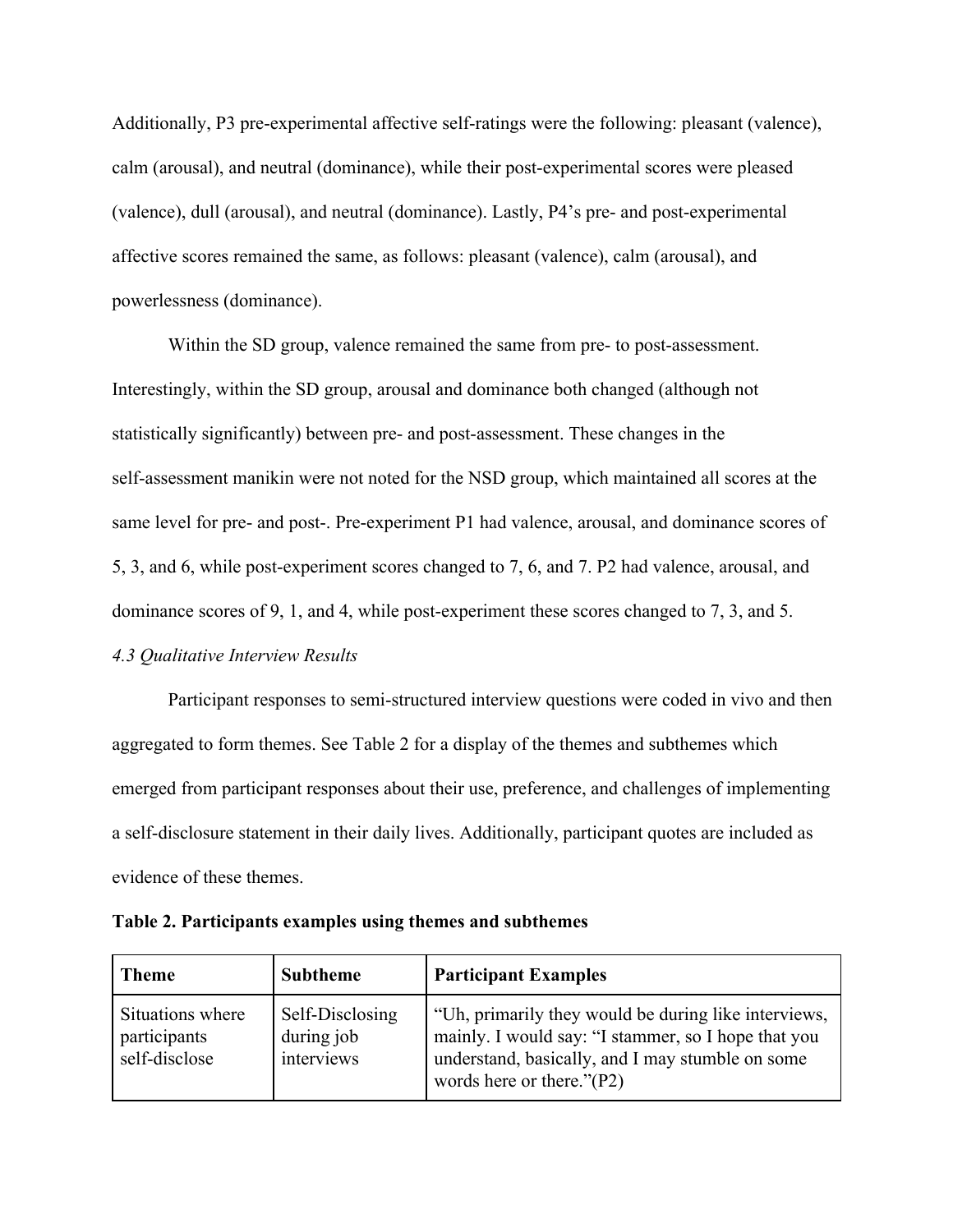|                                                                              | "I don't really feel the need to have to disclose in<br>that situation, whereas if it's like you know talking<br>to person at a-well, okay so I've had a few different<br>job interviews with different school districts and<br>each time I have to introduce myself to the therapist<br>in special education, principals, and administrators<br>and all that stuff and I always just put it out<br>there" $(P3)$                                                                                                                                                                                                                                                                                      |
|------------------------------------------------------------------------------|--------------------------------------------------------------------------------------------------------------------------------------------------------------------------------------------------------------------------------------------------------------------------------------------------------------------------------------------------------------------------------------------------------------------------------------------------------------------------------------------------------------------------------------------------------------------------------------------------------------------------------------------------------------------------------------------------------|
| Self-Disclosing at<br>the beginning of<br>an interaction<br>or first meeting | "It would be the first conversation that we have is<br>that I just say like "hey, I stammer so you may like<br>hear me stumble on some words here and there."(P2)<br>"I choose to self-disclose when I'm meeting<br>someone new for the first time, when I am having a<br>very disfluent time in my life."(P4)<br>"If I do it in the beginning of the conversation, it<br>does-now it does not feel forced anymore, which<br>feels really good, actually. It puts-it actually puts the<br>ball in their court."(P1)                                                                                                                                                                                    |
| Familiarity of<br>listener or<br>situation                                   | "yeah I've self-disclosed when I stutter and the<br>person does not know that I stutter and it's someone<br>that I'm probably going to interact with more in the<br>future like if it's a like a clerk at [the coffee shop] in<br>a different city and I just skip over a few words, I'm<br>probably not gonna-like if I do block I'm probably<br>not going to say "oh, I stutter", and all this cus other<br>people are waiting."(P4)<br>"And then the other thing would be just like how<br>familiar am I with the situation you know going into<br>a situation like ordering food, I don't really-I mean I<br>order food so many times that it like I don't really<br>care who I'm talking to."(P3) |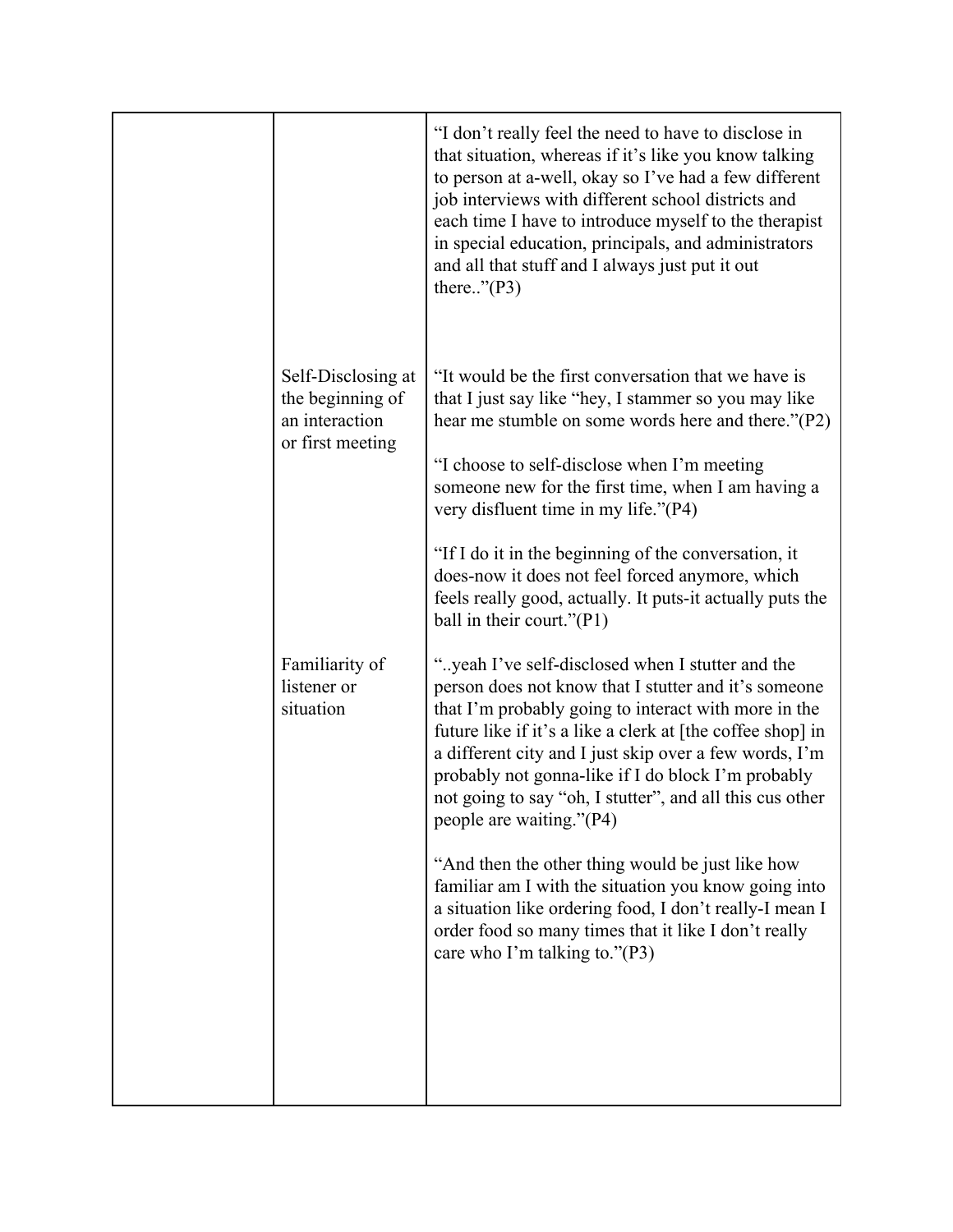|                                 | Self-Disclosing<br>on the phone                                               | "Definitely speaking on the phone. That's really the<br>main one. I also do it at work sometimes if I'm<br>speaking to clients for the first time as well, I don't<br>want them to be distracted while I'm giving them<br>information." $(P1)$<br>"If it's like someone at the end of the phone line or a<br>clerk like another customer service person that<br>clearly doesn't understand why they're not getting a<br>signal from me like maybe they-they're probably<br>thinking that the cell's dropped, and then I would<br>just blurt it out, and then they would be more<br>under-be more informed about what's going on<br>communication-wise."(P4) |
|---------------------------------|-------------------------------------------------------------------------------|-------------------------------------------------------------------------------------------------------------------------------------------------------------------------------------------------------------------------------------------------------------------------------------------------------------------------------------------------------------------------------------------------------------------------------------------------------------------------------------------------------------------------------------------------------------------------------------------------------------------------------------------------------------|
| Severity and<br>self-disclosure | Presence of<br>stuttering<br>Lack of stuttering                               | "I'm not sure like the reasoning why but it all kind<br>of depends on how bad I'm stuttering that day<br>basically, yeah."(P2)<br>"I don't self-disclose when I'm in a situation where<br>you know I'm not stuttering." (P4)                                                                                                                                                                                                                                                                                                                                                                                                                                |
| Benefits of<br>self-disclosure  | Self-Disclosing<br>for both the<br>listener and<br>speaker<br>Feeling at ease | "It's a combination of both. I feel like it would put<br>both of us or yeah both of us at ease, basically." (P2)<br>"Yeah, it takes the pressure off of me, and then they<br>understand as well what's going on, so 'cus most<br>people still don't know what stuttering looks like<br>when people are like in a hard block, they think<br>stuttering is just repetition. So they really don't<br>understand, and so it's for both parties."(P4)<br>"It feels good, it feels like "oh, I'm going to explain<br>and get myself out of this uncomfortable or<br>unknown situation that me and this other person are<br>in the last few seconds."(P4)          |
| Reflections                     | Reactions to easy<br>and difficult<br>speaking                                | Well, surprisingly the reading portion wasn't like<br>that bad I stammered like maybe once or twice, but<br>the phone one I was like anticipating to be worse but                                                                                                                                                                                                                                                                                                                                                                                                                                                                                           |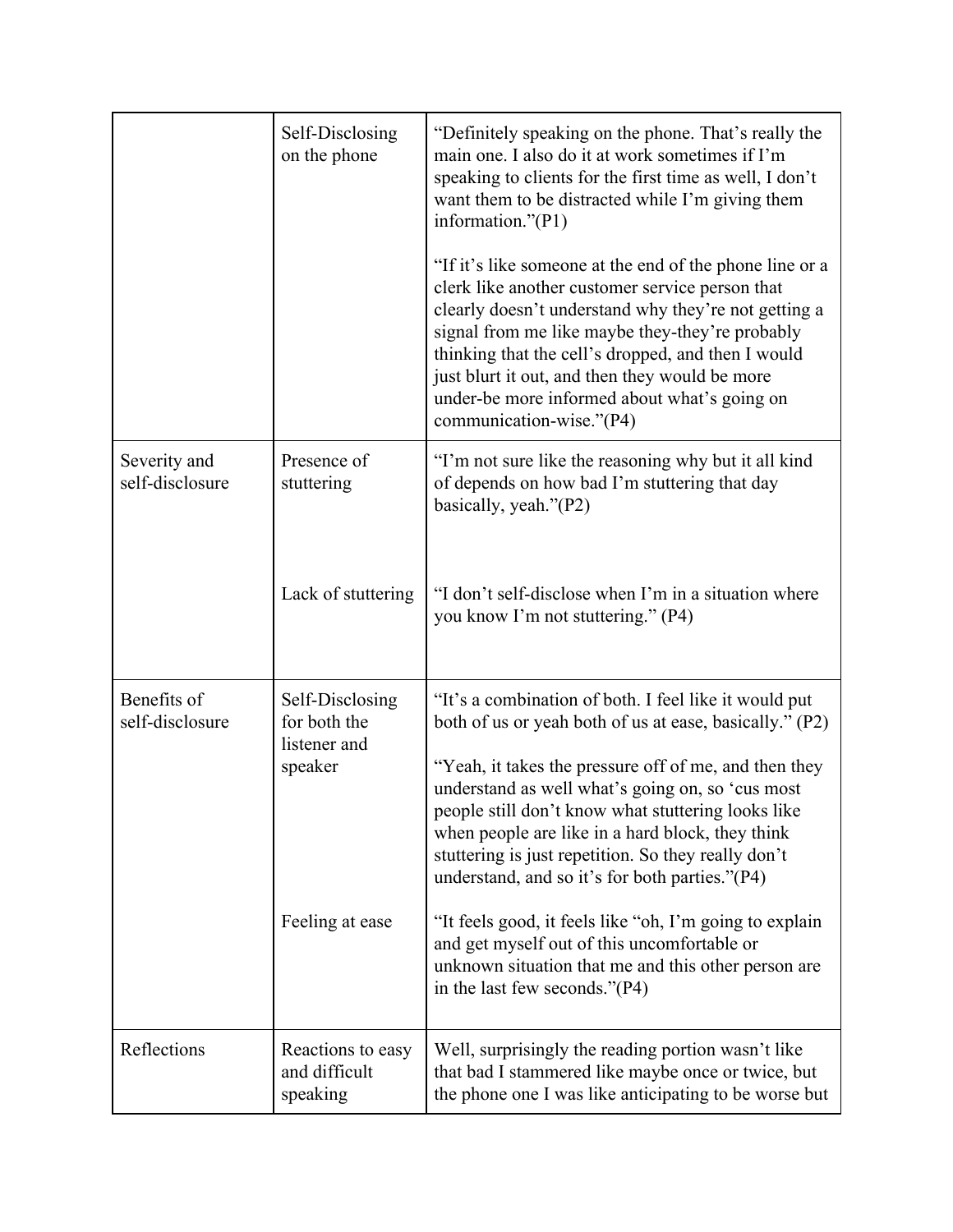| situations                               | all in all it's not as bad as I thought it would have<br>been." $(P2)$                                                                                                                                                                                                                                                                                                                                                                                                                                                                                                                                                                                                                                                                                                                                                                        |
|------------------------------------------|-----------------------------------------------------------------------------------------------------------------------------------------------------------------------------------------------------------------------------------------------------------------------------------------------------------------------------------------------------------------------------------------------------------------------------------------------------------------------------------------------------------------------------------------------------------------------------------------------------------------------------------------------------------------------------------------------------------------------------------------------------------------------------------------------------------------------------------------------|
|                                          | "You know definitely calling was easier, I felt. I felt<br>like I was trying to keep up with you on the passage.<br>Yeah, I felt- both of them I felt fine. Definitely<br>calling when I got tripped up on soy. It was a bit of a<br>stressor because you can't really change. I could of<br>you know with the "hours of operation" I could have<br>said you know "what time are you open everyday?"<br>or "what are your hours?". I can always change that,<br>but switching from-you can't really switch the word<br>"soy" to anything else."(P1)                                                                                                                                                                                                                                                                                           |
|                                          | "Okay, well the reading one was really easy um in<br>part because I read that passage a bunch of times and<br>also because even though we weren't always on the<br>same page or the same pace, I felt like I was like<br>leading it, so I didn't feel like I had to keep up with<br>you, I could just go at my own pace, and there<br>wasn't really anything else in the environment, other<br>this and having that like other background sound.<br>With [the coffee shop], I mean first of all there just<br>was like a bunch of variables that played into that.<br>Number 1 um I immediately thought about I was like<br>well I could find out all of these answers on Google,<br>right? So you don't even technically need to call<br>places anymore for stuff like that, um so I felt like it<br>was kind of a staged um exercise." (P3) |
| Media<br>representation of<br>stuttering | "You know, something like that, whereas like<br>traditionally my stuttering is not just like easy<br>repetitions or what like the person would interpret as<br>stuttering, so my blocks would be silent and they<br>would just be this like this little element of confusion<br>like "are you thinking of something or do you not<br>know?" $(P3)$                                                                                                                                                                                                                                                                                                                                                                                                                                                                                            |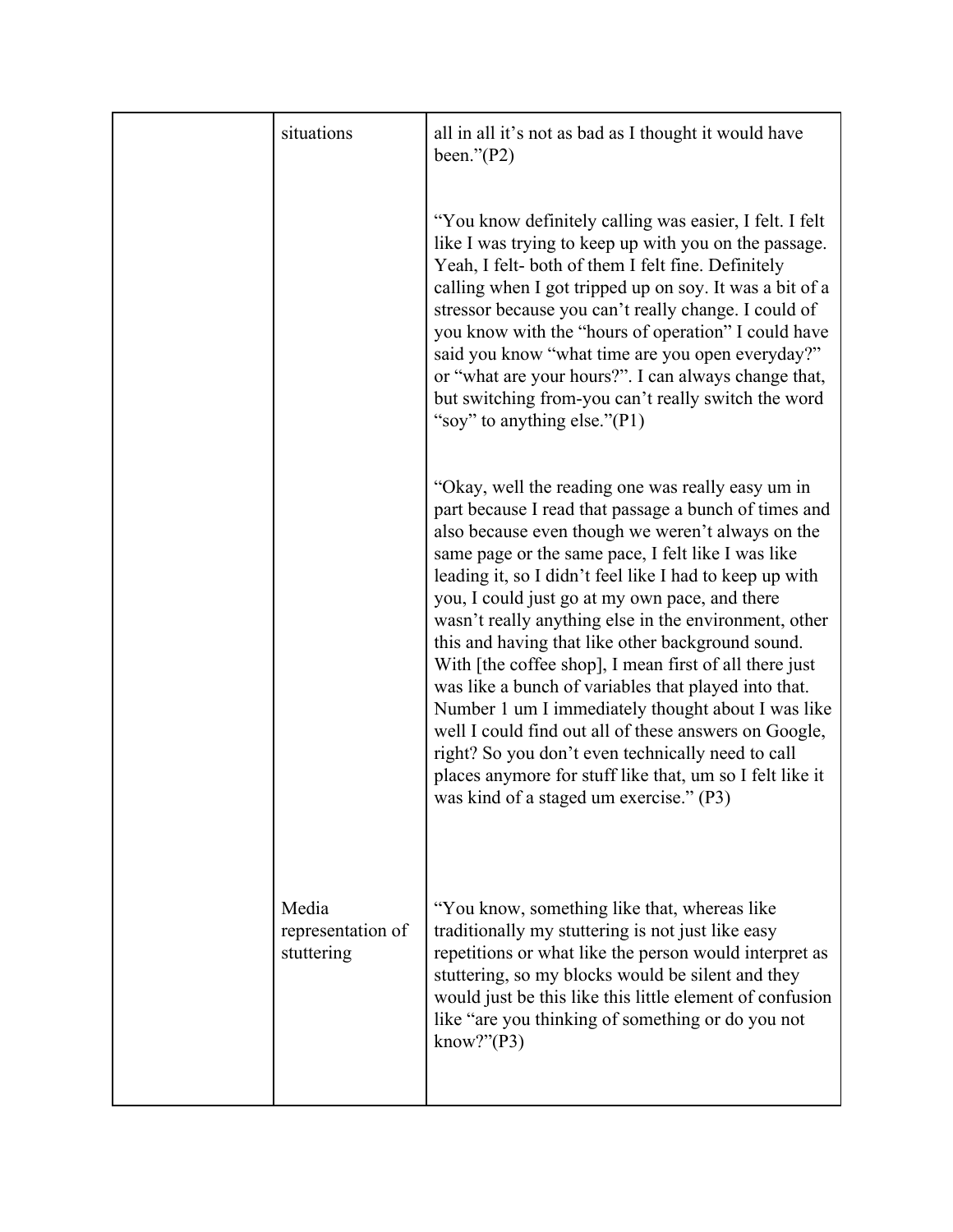|                           |                                     | "Yeah, it takes the pressure off of me and then they<br>understand as well what's going on, so 'cus most<br>people still don't know what stuttering looks like<br>when people are like in a hard block, they think<br>stuttering is just repetition."(P4)                                                                                                                                                                                                                                                                                                                                                                                                                                                                                                                                                                                                                                                                                                                                                                                                                                                  |
|---------------------------|-------------------------------------|------------------------------------------------------------------------------------------------------------------------------------------------------------------------------------------------------------------------------------------------------------------------------------------------------------------------------------------------------------------------------------------------------------------------------------------------------------------------------------------------------------------------------------------------------------------------------------------------------------------------------------------------------------------------------------------------------------------------------------------------------------------------------------------------------------------------------------------------------------------------------------------------------------------------------------------------------------------------------------------------------------------------------------------------------------------------------------------------------------|
| How they<br>self-disclose | Verbal                              | "I would just-it seems-I like to disclose in a way<br>that's not a big deal. This is just something that's a<br>part of me, so you don't have to treat me differently<br>or you know worry about me. This is just who I am<br>and what happens from time to time." (P1)<br>"It's a combination of both. I feel like it would put<br>both of us or yeah both of us at ease, basically." (P2)<br>"I often disclose verbally in the moment of speaking<br>to someone." $(P4)$                                                                                                                                                                                                                                                                                                                                                                                                                                                                                                                                                                                                                                 |
|                           | Using both verbal<br>and non-verbal | "It's proven to be useful to do both of them, but like<br>in my-so in my-prior to the relationship that I am in<br>right now I was on dating apps and I put it on my<br>profile that I stutter and not you know-again not<br>anybody else but for myself because my whole<br>intention behind being on these dating apps was to<br>be as authentic as I could be, so that I would ideally<br>attract the person that I actually wanted to spend<br>time with, not just putting on a front or mask to just<br>get a person to notice me. I was like "let me just be<br>as truthful about who I am as I possibly can be" and<br>that way a lot of those challenging conversations are<br>already not challenging anymore because it's already<br>out there. And I feel like I've advertised about it on<br>instagram and stuff like that. So even like through<br>posting stories where I'm actually talking about it or<br>posting on my timeline or I don't know is it called<br>timeline? Either like pictures from stuff I've done<br>for volunteer work or for work or any of the NSA<br>stuff." $(P3)$ |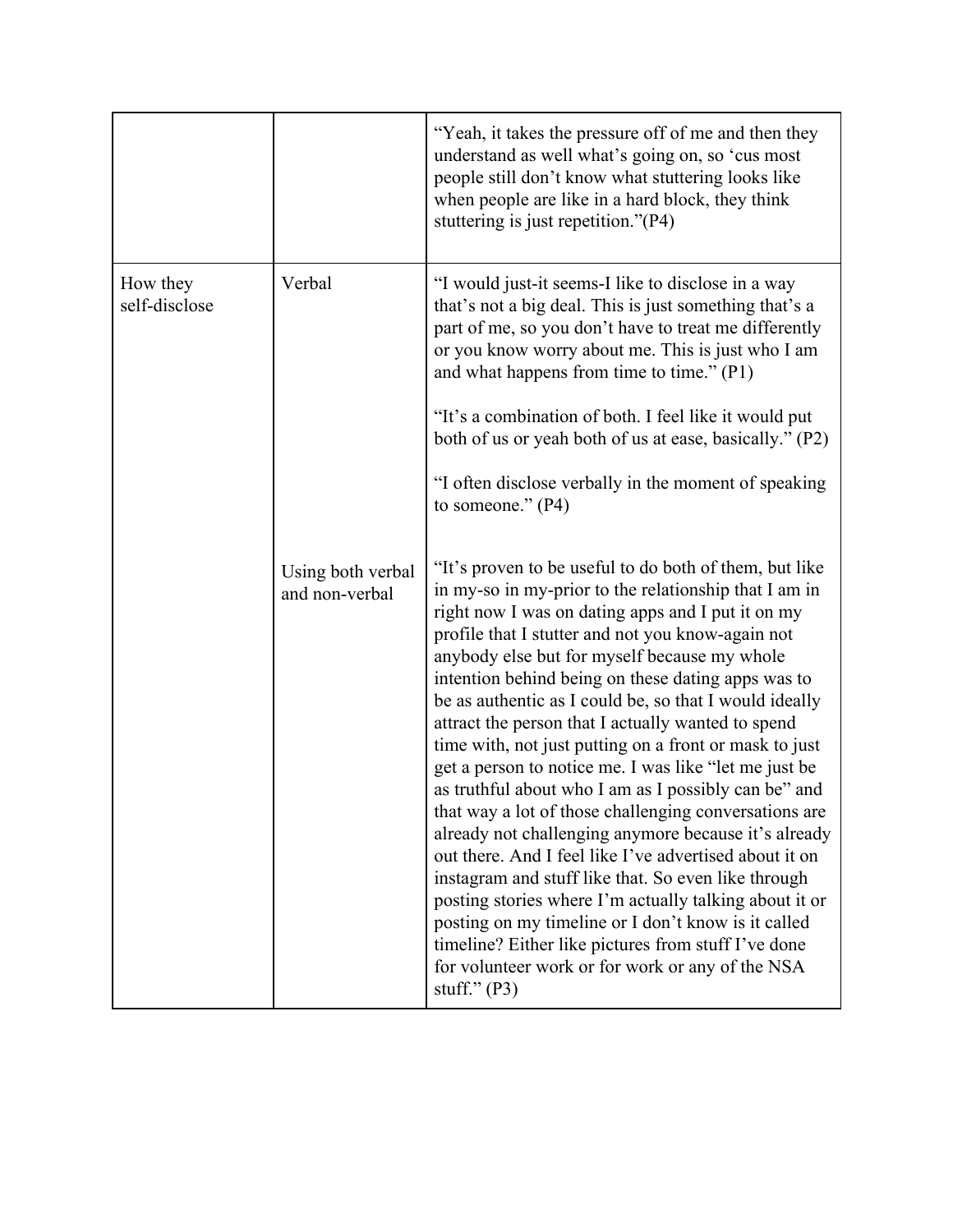#### **5. Discussion**

To review, the purposes of this study were to: (1) explore self-disclosure, physiological and affective responses using a hierarchy of speaking situations to assess self-perceived severity, (2) investigate physiological and affective responses in self-disclosure and nonself-disclosure speaking contexts, (3) examine types of self-disclosure statements used along with physiological responses, (4) and gain an understanding of reasons why and how adults who stutter choose to self-disclose or not self-disclose about their stuttering. In this portion of the paper, each of these purposes will be discussed in turn.

## *5.1 Physiological Responses*

Within-group and between-group analyses were conducted for skin conductance, heart rate (BPM), and affective measures. There were no statistically significant results in the participants' skin conductance measurements. When it came to the participants' heart rate (BPM), one focus area (i.e. End Baseline) was statistically significant different between the BPM recorded for the self-disclosure group, compared to the non self-disclosure group.

 Additionally, there were some participants who had zero data recorded for skin conductance and heart rate for specific focus areas. This recording anomaly occurred in P2 and P3 during the Anticipation of the Easy Speaking Situation and in P1 during the Anticipation of a Difficult Situation. These results could not have been attributed to disclosure assignments because P1, P3, and P4 were assigned as follows: self-disclosure, non self-disclosure, and self-disclosure. Interestingly, P1 reported using the phone on a daily basis for work, so the lack of physiological results may be indicative of the reduced concern of making a phone call. An alternative explanation for this data anomaly could be that the equipment didn't record or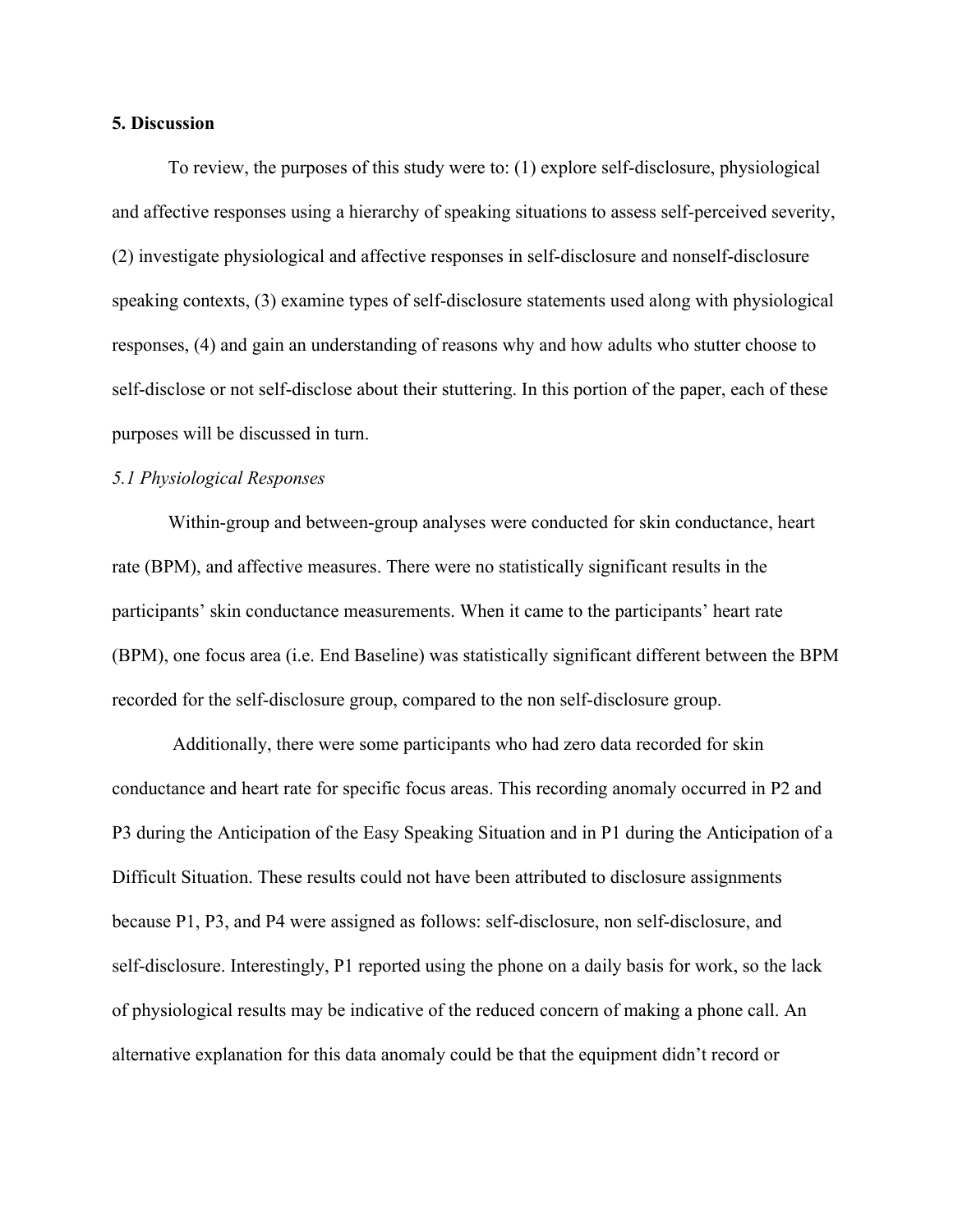participants did not produce skin conductance and heart rate responses. Also, for the anticipation conditions, data was recorded during a 10 second interval prior to initiating the speaking situation. This short interval of time (10 seconds) may have also contributed to the lack of recorded responses.

#### *5.2 Affective Responses*

As previously noted, the self-disclosure group showed differences in their affective responses, while the non self-disclosure group did not. P1's scores indicated more positive levels of valence and dominance and an increased level of arousal. In contrast, P3's valence and arousal increased post-experiment, while dominance remained the same. These results correspond with our hypothesis that the individual differences among participants who stutter would contribute to differences in their valence, arousal, and dominance prior to and after engaging in the experimental tasks. The self-disclosure group's results could have been impacted by the difficult speaking situation, which was the last situation measured and conducted. Participants were asked to complete their post-experiment self-assessment manikin approximately 6 minutes after engaging in the difficult speaking situation. A possible explanation for P3's results could have been because they engaged in this difficult situation prior to taking the self-assessment manikin. Another possibility is that more positive post-experiment results could have resulted from the speaking situation being completed or the feeling of a speaking task being easier than anticipated. These results could indicate that using self-disclosure will elicit varying affective responses, compared to not using self-disclosure, depending on the participant's personal experiences with the speaking situation.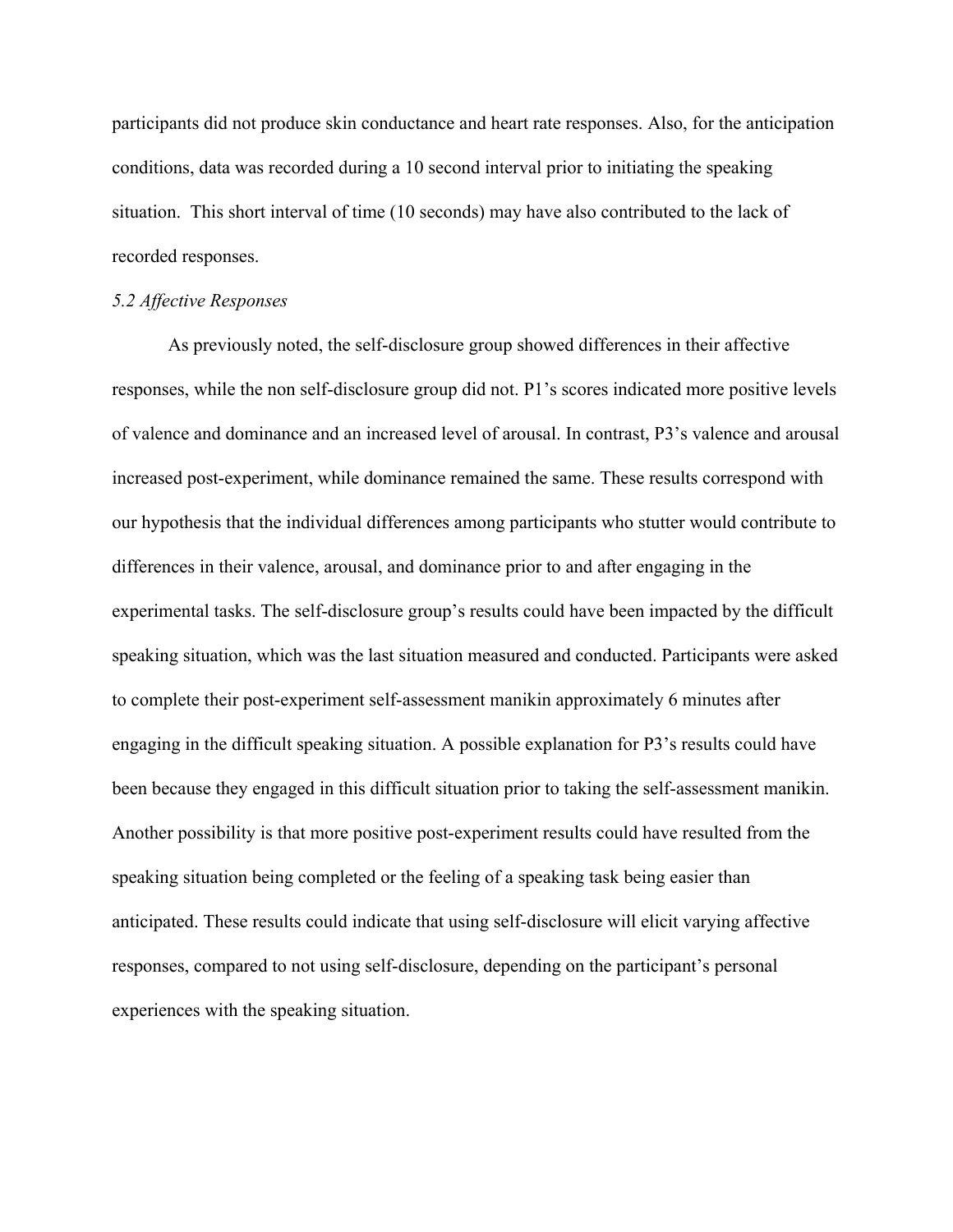#### *5.3 Qualitative Interviews*

Healey et al. (2007) found that self-disclosing at the beginning of an interaction generated more positive reactions than self-disclosing at the end of an interaction. P1, P2, and P4 stated that they self-disclose as a part of their first interaction with someone or when meeting someone for the first time. P1 stated that if they self-disclosed at the beginning of an interaction, they felt that the conversation was less forced. Additionally, they expressed that the responsibility was placed on the listener, once they were informed about their stuttering. Healey et al. (2007) reported positive reactions were felt by the listener, rather than the speaker, when a person who stutters utilized a self-disclosure statement. In this study, the positive reactions were expressed by the speaker. Thus, implementation of a self-disclosure statement appears to benefit both the person who stutters and the listener.

Participants also expressed that self-disclosing was dependent on the familiarity of the listener or situation. P3 mentioned that they would not self-disclose if they were in a coffee shop that was in a different city, while other people are waiting in line. P4 expressed that they do not self-disclose if they are familiar with the situation. They used ordering food as an example, and they emphasize that they have ordered food so many times, that they don't care too much about the listener they are speaking to.

Most participants stated feeling "at ease" or a "pressure" being lifted off when they self-disclosed. These feelings were shared by both the listener and observer. Both P3 and P4 mentioned that there sometimes may be an element of confusion on the listeners' side because of their expectations of what a stutter should sound like. They mentioned that the listener expects to hear a repetition, rather than a block, which make the listener think that the speaker has forgotten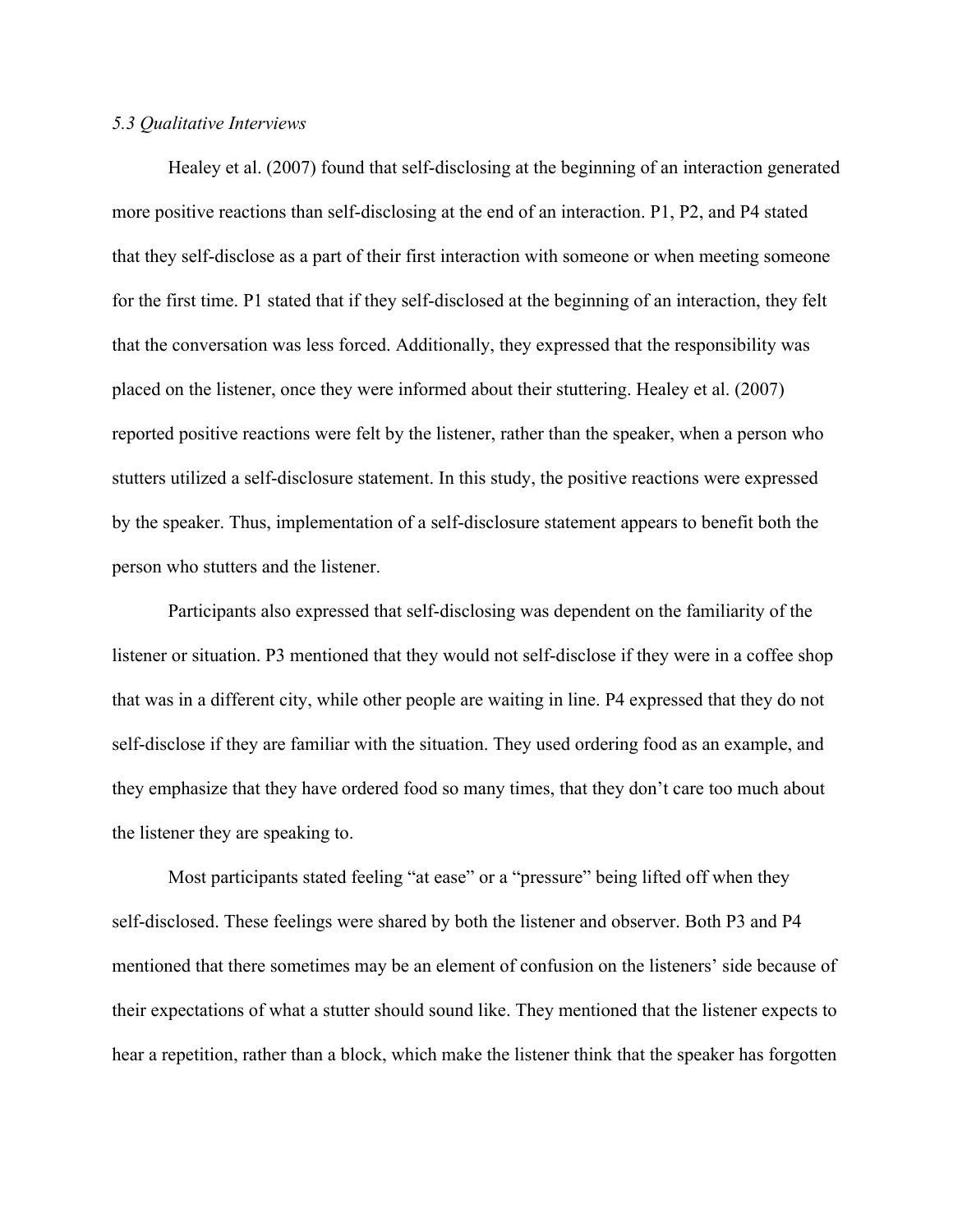an idea. Therefore, using a self-disclosure statement can increase mutual understanding between the listener and the person who stutters about what stuttering sounds like in real speech production.

Furthermore, both P1 and P3 expressed using and not using self-disclosure statements in their lives, depending on the situation/context. Some participants reported that they felt that calling a coffee shop was not an organic speaking opportunity since many of the answers to their questions could have been found online.

When asked about their reactions to engaging in the most difficult and easiest speaking situations most participants were surprised by their feelings. P1 and P2 mentioned that they were surprised that the reading portion was not that "bad", because they only stuttered one or two times during the duration of reading in unison.

#### *5.4 Additional Considerations*

In preparation for the study, participants were told not to drink caffeine prior to participation. One participant appeared to have exercised immediately prior to participation, which may have influenced the results. Another consideration is that the ambient temperature in the experimental room was warm and may have impacted the results. Data was collected at the end of July, which generated higher than usual temperatures in the area.

## **6. Future Directions**

In the future, it is important to consider more naturalistic environments when exploring the interaction between physiological and affective responses to using self-disclosure. Additionally, it is essential to allow for participant variability in identifying and replicating their own easy and difficult speaking situations to add ecological validity to the results of the study. A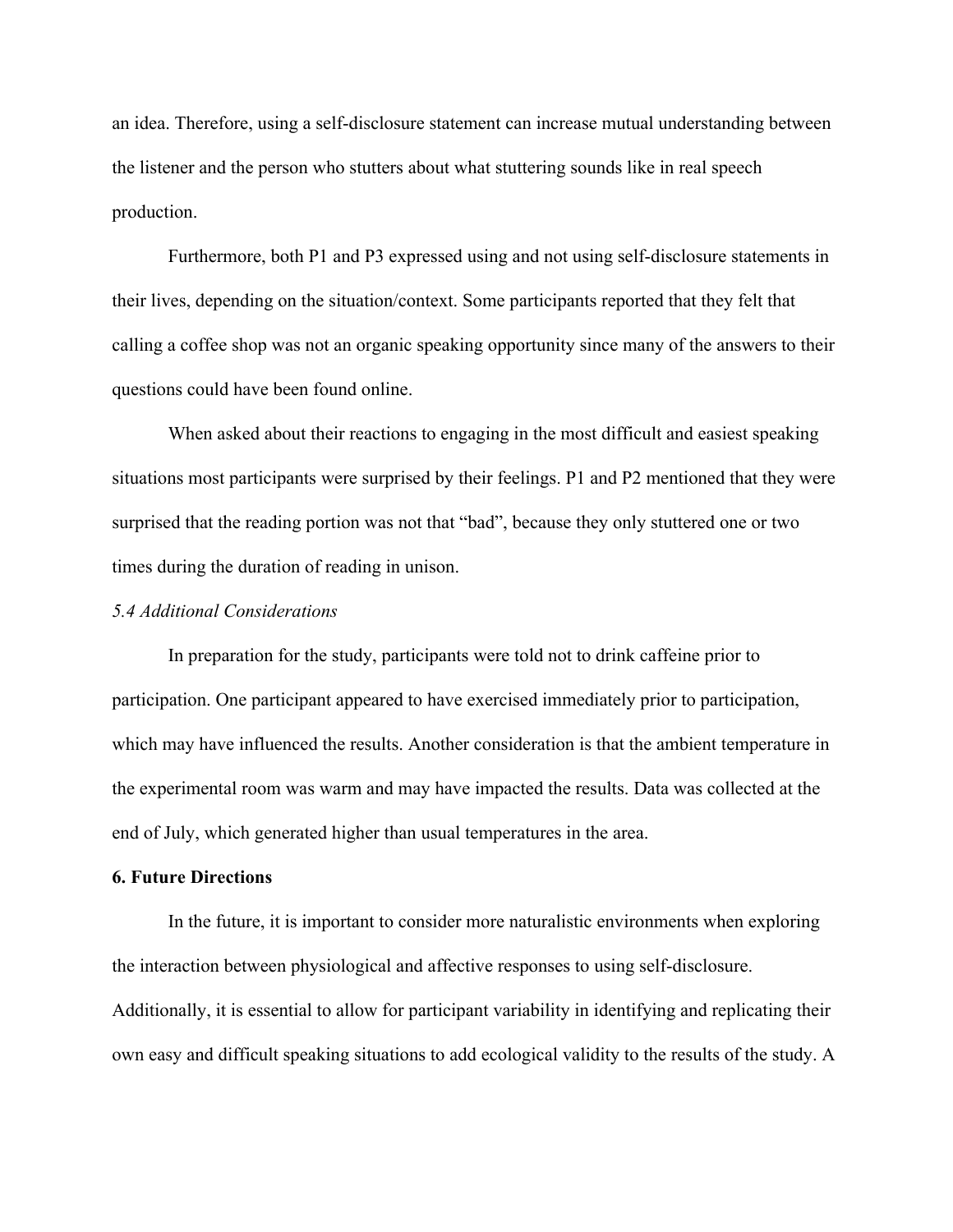larger sample size is necessary to further understand the implications of using (or not using) self-disclosure statements.

This pilot study has informed the method for future larger scale studies using similar physiological and affective techniques. For example, the baseline of five minutes was noted to be an excessive length of time for participants and researchers. Upon review of the data, a baseline of approximately two minutes would have provided similar information with reduced longevity. Additionally, the experimental conditions did not last for a full five minutes; so, using a shorter baseline period would allow for better comparison to the experimental timeframe. In addition, the anticipation conditions were 10 seconds in length, which may have been too short of a timeframe to capture physiological responses from some participants. Future studies should include a slightly longer baseline to insure data collection.

#### **7. Conclusion**

 The purpose of this study was to explore self-disclosure, physiological and affective responses using a hierarchy of speaking situations to assess self-perceived severity, (2) investigate physiological and affective responses in self-disclosure and non self-disclosure speaking contexts, (3) examine types of self-disclosure statements used along with physiological responses, (4) and gain an understanding of reasons why and how adults who stutter choose to self-disclose or not self-disclose about their stuttering. Four adults who stutter were randomly assigned to self-disclosure and non self-disclosure speaking contexts. Heart rate, skin conductance, and affective responses were measured at the following focus areas: 1) start baseline, 2) anticipation of the easy speaking situation, 3) the easy speaking situation, 4) anticipation of the difficult speaking situation, 5) the difficult speaking situation, and 6) end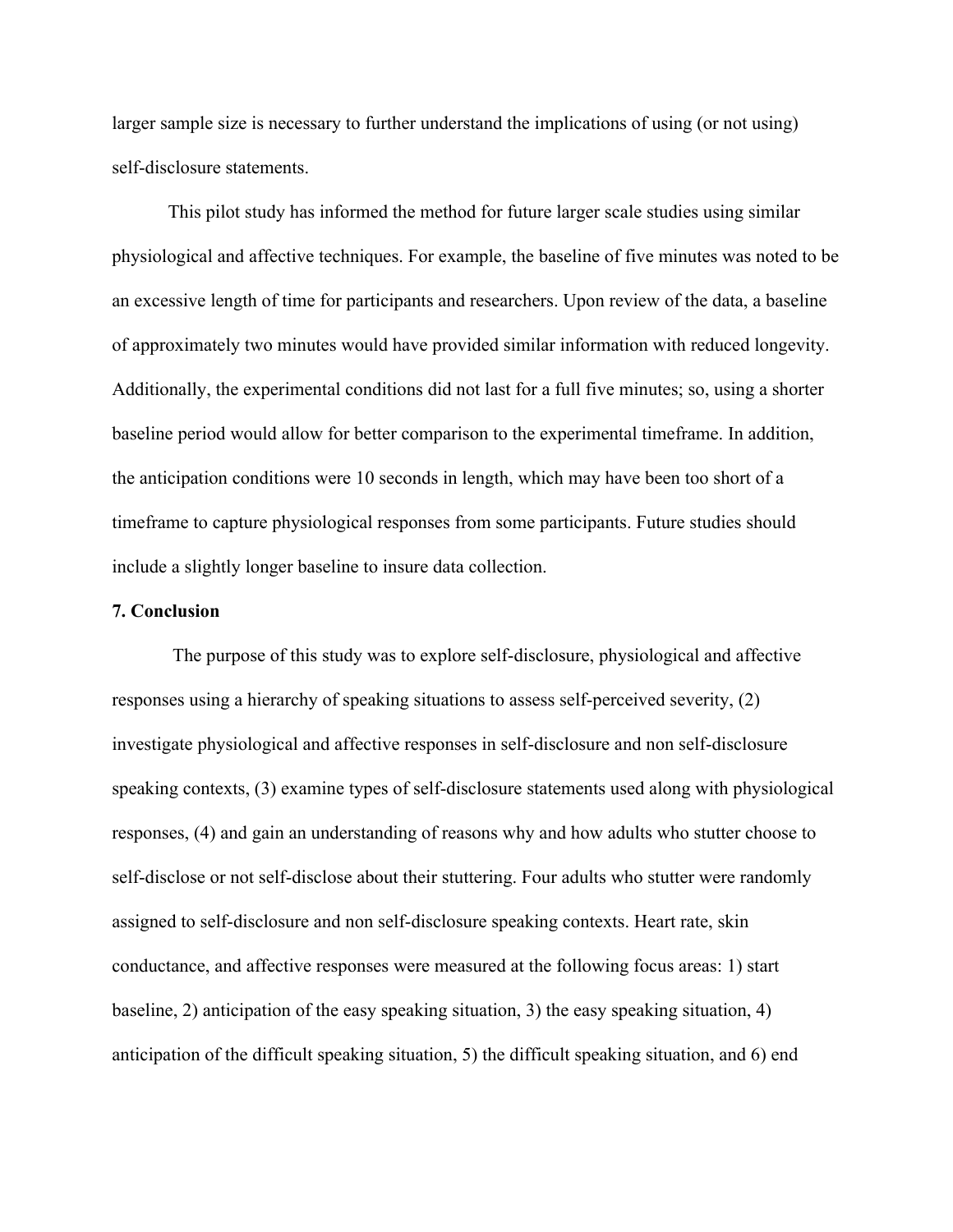baseline. An informational interview inquiring of the participants use of or lack of self-disclosure was then conducted. There was not a statistically significant difference in the between-group heart rate and skin conductance results, but there was during the end of the baseline of the BPM measurements. Also, it was also suggested that the anticipation of easy or difficult speaking situation (SC and HR) may be influenced based on familiarity or comfortableness of situation. Participants who did not self-disclose reported the same affective responses pre- and post-experiment, while participants who did self-disclose reported different affective responses pre- and post-experiment. Additionally, the informational interview gave insight into how the participants' perceived fear of a speaking situation was different than anticipated. The interview also provided information about the situations that participants self-disclose most often (e.g. interviews, beginning of an interaction/first meeting, on the phone) and how they self-disclose. This study also revealed that self-disclosure is still a valuable tool that can ease conversation for the speaker. Furthermore, self-disclosure appears to elicit various affective and physiological responses, compared to not using self-disclosure, depending on the participant's personal experiences with the speaking situation. These results may help clinicians to inform their therapy by considering multiple variables and how they change depending on the client's experiences.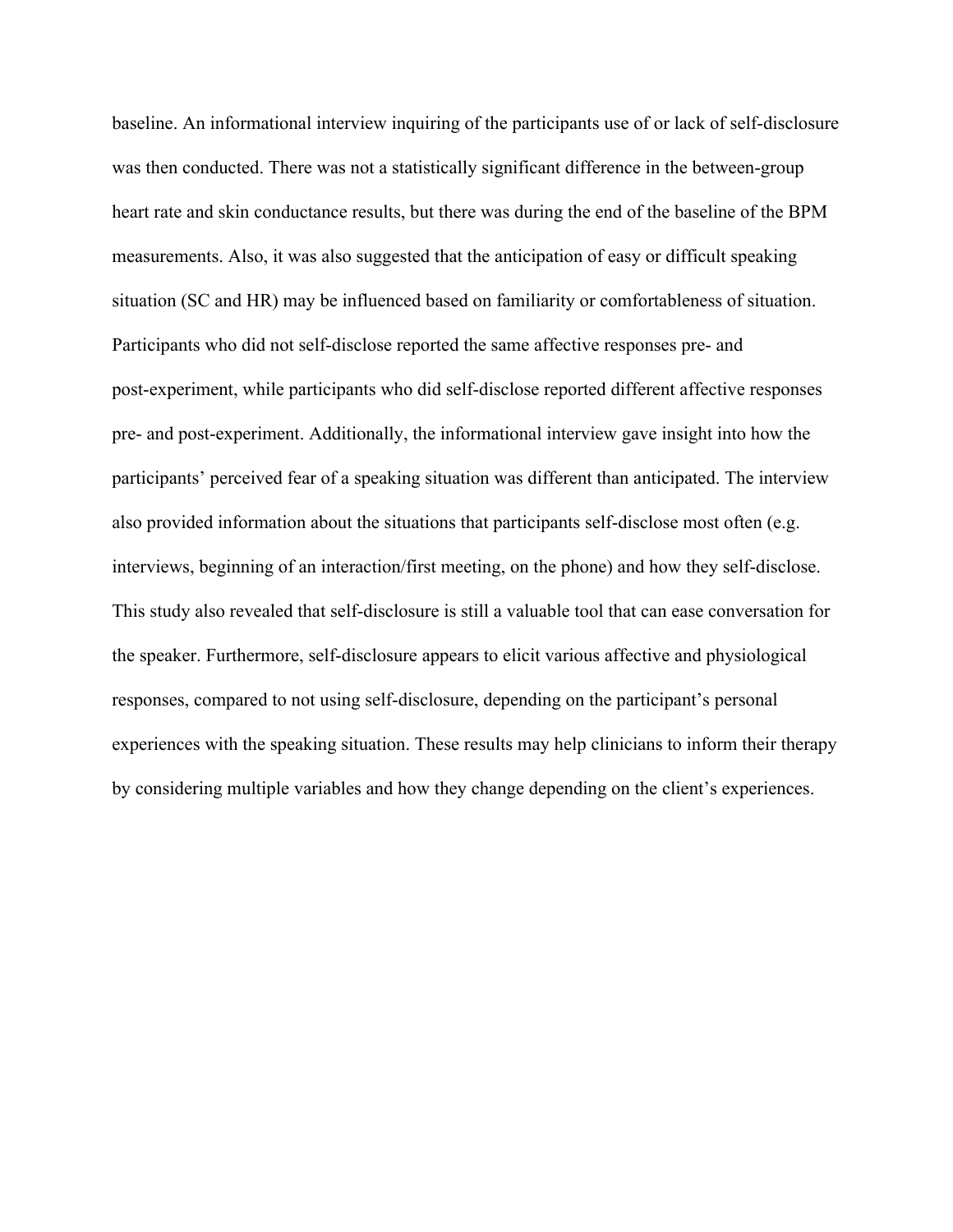

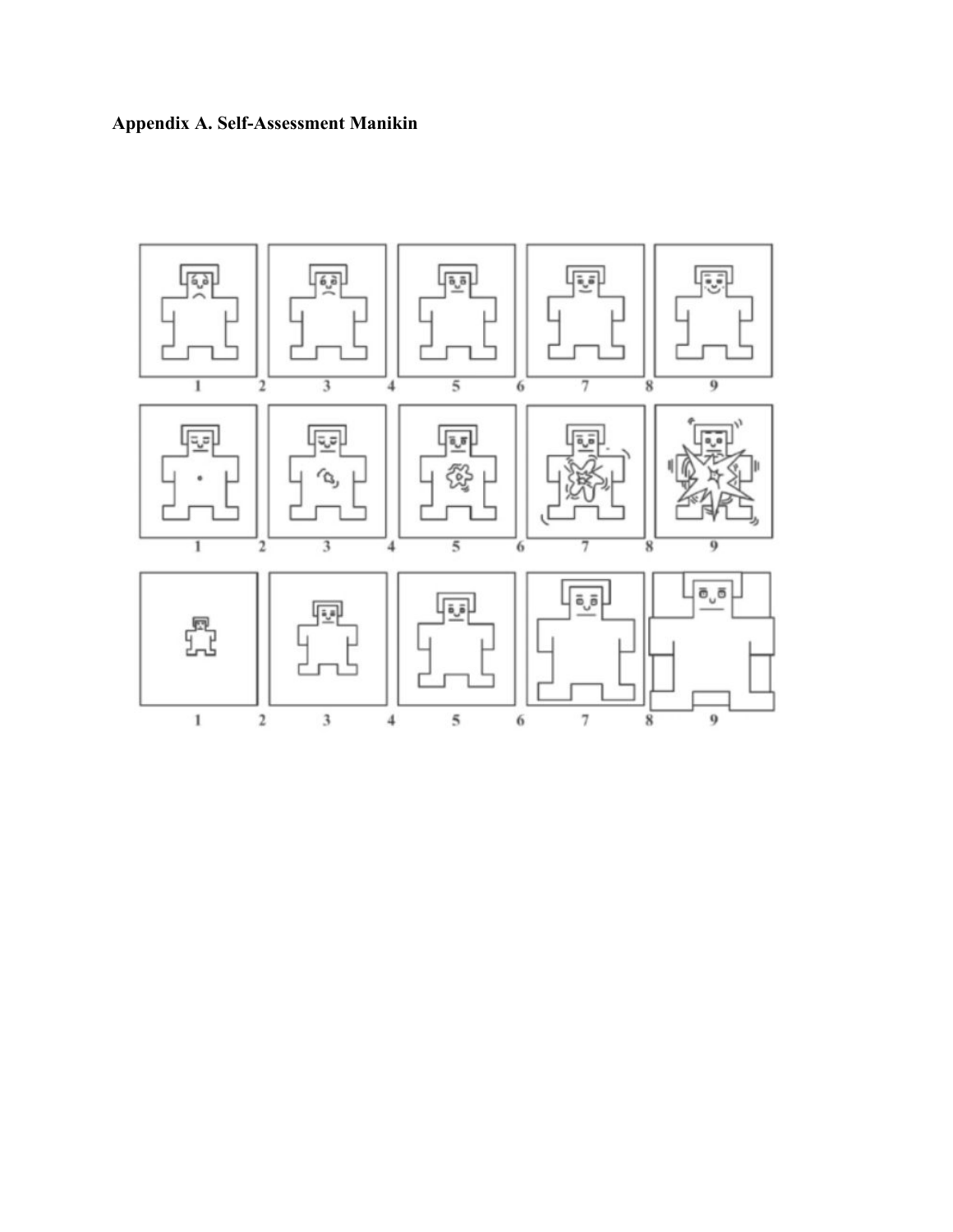## **Appendix B. Informational Interview Questions**

- 1. Why do you choose to self-disclose?
- 2. When you self-disclose do you do it for the listener or for yourself?
- 3. How do you self-disclose? Verbal or non-verbal (e.g., shirt, CV/resume, etc.)
- 4. Could you describe how you feel when you self-disclose?
- 5. When did you first learn about self-disclosure?
- 6. What type of verbal self-disclosure statements do you use? In which situations do you use these statements?
- 7. Are there other aspects of your identity that you choose to self-disclose?
- 8. How did you feel about engaging in both your most difficult and easiest rated speaking situations?
- 9. Is there anything you would like to add?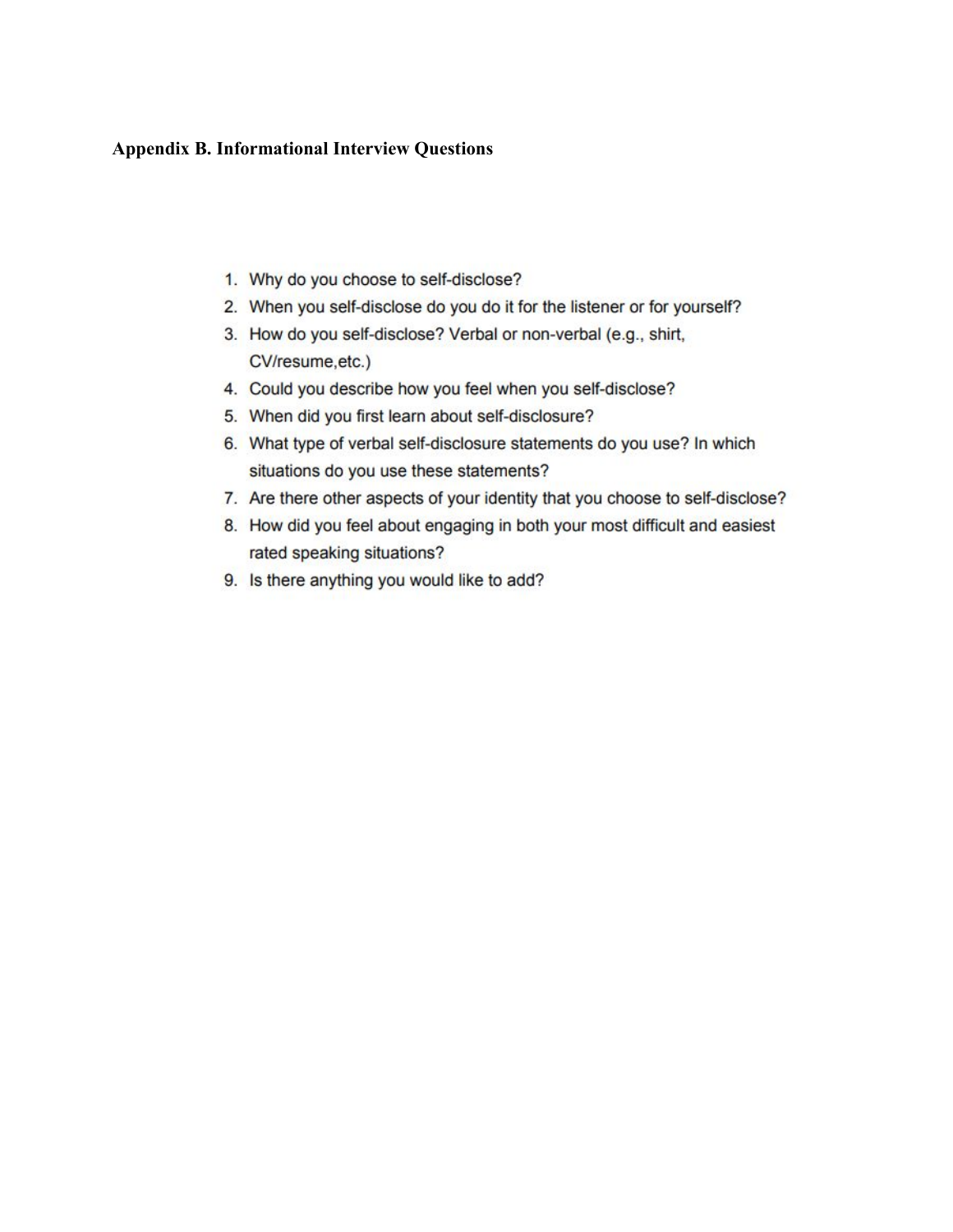#### **The Rainbow Passage**

When the sunlight strikes raindrops in the air, they act as a prism and form a rainbow. The rainbow is a division of white light into many beautiful colors. These take the shape of a long round arch, with its path high above, and its two ends apparently beyond the horizon. There is, according to legend, a boiling pot of gold at one end. People look, but no one ever finds it. When a man looks for something beyond his reach, his friends say he is looking for the pot of gold at the end of the rainbow. Throughout the centuries people have explained the rainbow in various ways. Some have accepted it as a miracle without physical explanation. To the Hebrews it was a token that there would be no more universal floods. The Greeks used to imagine that it was a sign from the gods to foretell war or heavy rain. The Norsemen considered the rainbow as a bridge over which the gods passed from earth to their home in the sky. Others have tried to explain the phenomenon physically. Aristotle thought that the rainbow was caused by reflection of the sun's rays by the rain. Since then physicists have found that it is not reflection, but refraction by the raindrops which causes the rainbows. Many complicated ideas about the rainbow have been formed. The difference in the rainbow depends considerably upon the size of the drops, and the width of the colored band increases as the size of the drops increases. The actual primary rainbow observed is said to be the effect of super-imposition of a number of bows. If the red of the second bow falls upon the green of the first, the result is to give a bow with an abnormally wide yellow band, since red and green light when mixed form yellow. This is a very common type of bow, one showing mainly red and yellow, with little or no green or blue.

From Fairbanks, G. (1960). Voice and articulation drillbook, 2<sup>nd</sup> edn. New York: Harper & Row. pp124-139.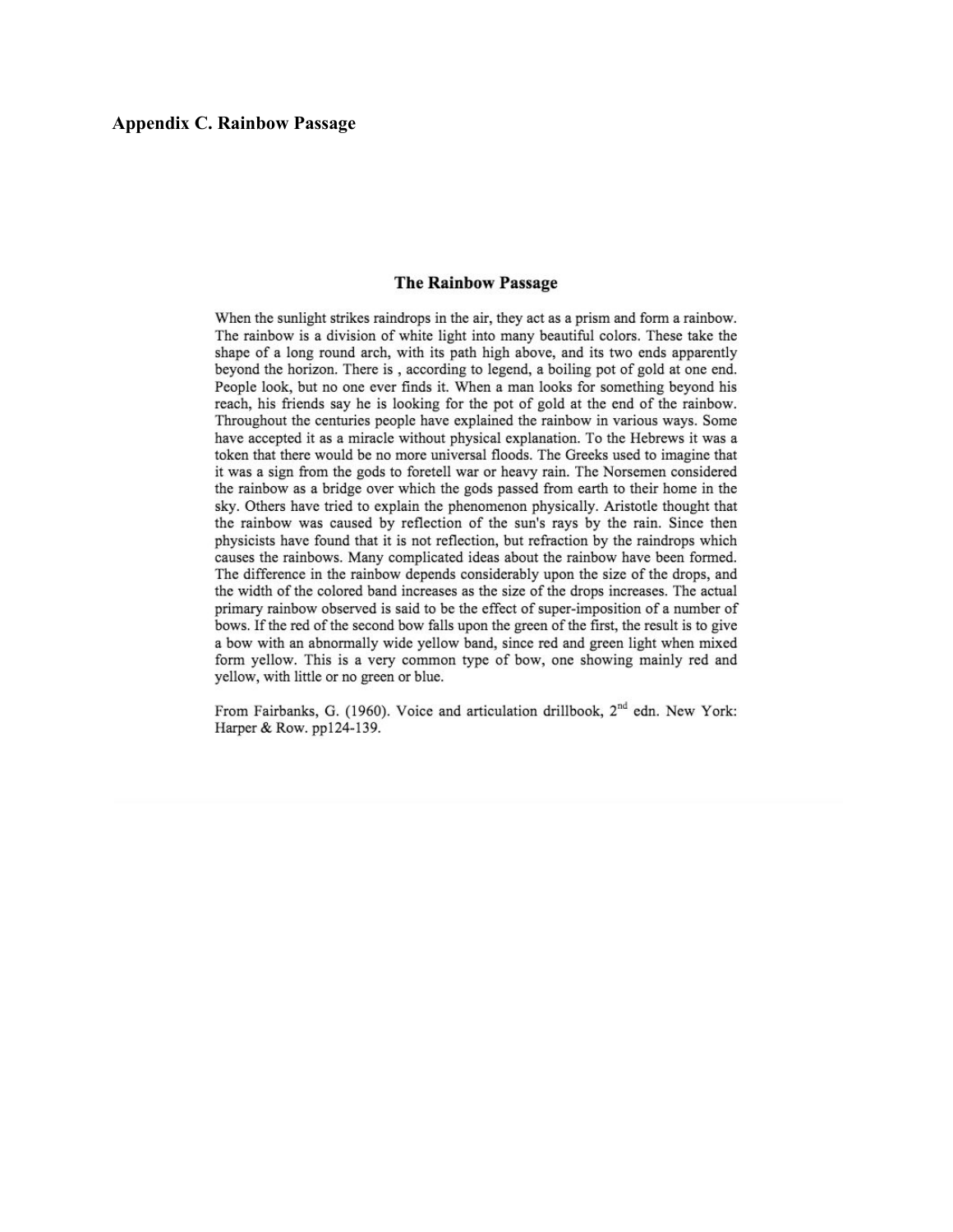#### **References**

- Alm, P. A. (2004). Stuttering, emotions, and heart rate during anticipatory anxiety: A critical review. *Journal of Fluency Disorders, 29*(2), 123-133.
- Bowers, A., Saltuklaroglu, T., & Kalinowski, J. (2012). Autonomic arousal in adults who stutter prior to various reading tasks intended to elicit changes in stuttering frequency. *International Journal of Psychophysiology, 83*(1), 45-55.
- Boyle, M. P., Milewski, K. M., & Beita-Ell, C. (2018). Disclosure of stuttering and quality of life in people who stutters. *Journal of Fluency Disorders, 58, 1–10.*
- Byrd, C. T., Croft, R., Gkalotsi, Z., & Hampton, E. (2017). Clinical utility of self-disclosure for adults who stutter: Apologetic versus informative statements. *Journal of Fluency Disorders, 54*, 1-13.
- Byrd, C. T., McGill, M., Gkalitsiou, Z., & Cappellini, C. (2017). The Effects of Self-Disclosure on Male and Female Perceptions of Individuals Who Stutter. *American Journal of Speech-Language Pathology, 26*(1), 69.
- Dietrich, S., & Roaman, M. H. (2001). Physiologic arousal and predictions of anxiety by people who stutter. *Journal of Fluency Disorders, 26*(3), 207-225.
- Kang, C., Riazuddin, S., Mundorff, J., Krasnewich, D., Friedman, P., Mullikin, J. C., & Drayna, D. (2010). Mutations in the Lysosomal Enzyme–Targeting Pathway and Persistent Stuttering. *New England Journal of Medicine, 362*(8), 677-685.
- Geethanjali B, Adalarasu K, Hemapraba A, Kumar SP, Rajasekeran R. Emotion analysis using SAM (SelfAssessment Manikin) scale. Biomed Res 2017; 28: S18- S24.
- Healey, E. C., Gabel, R. M., Daniels, D. E., & Kawai, N. (2007). The effects of self-disclosure and non self-disclosure of stuttering on listeners' perceptions of a person who stutters. *Journal of Fluency Disorders, 32*(1), 51-69.
- Guntupalli, V. K., Everhart, D. E., Kalinowski, J., Nanjundeswaran, C., & Saltuklaroglu, T. (2007). Emotional and physiological responses of fluent listeners while watching the speech of adults who stutter. *International Journal of Language & Communication Disorders, 42*(2), 113-129.